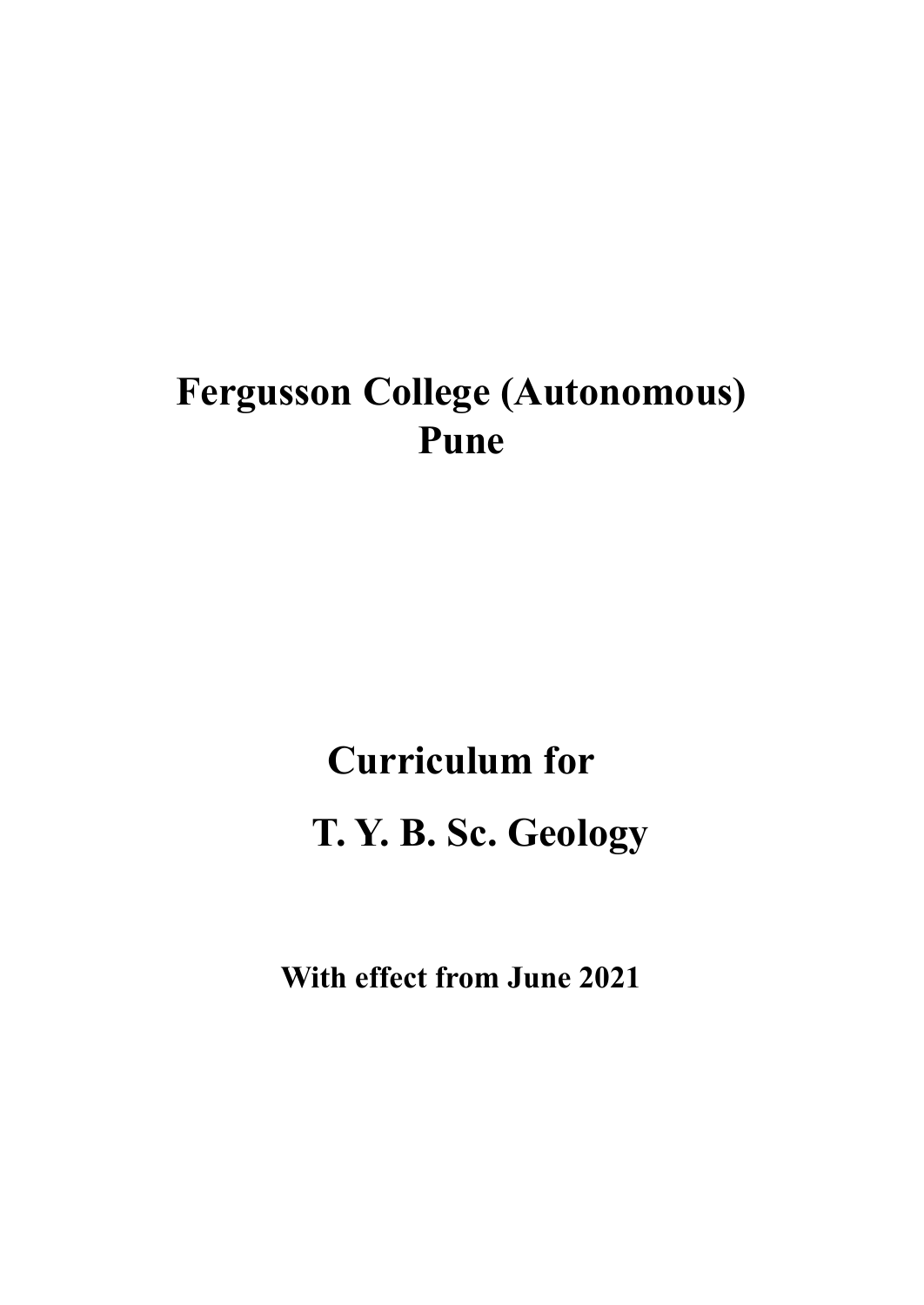### **Fergusson College (Autonomous), Pune Structure of T. Y. B. Sc. (Geology) Under CBCS pattern (2019) effective from June 2021**

| Sem.                    | Paper    | <b>Course</b>  | <b>Title</b>                | <b>Credits</b> | CE           | <b>ESE</b>   | <b>Total</b> |
|-------------------------|----------|----------------|-----------------------------|----------------|--------------|--------------|--------------|
|                         | No.      | Code           |                             |                | <b>Max</b>   | <b>Max</b>   | <b>Max</b>   |
|                         |          |                |                             |                | <b>Marks</b> | <b>Marks</b> | <b>Marks</b> |
| $\overline{\mathbf{V}}$ | DSE-1A   | <b>GLY3501</b> | Mineralogy                  | $\overline{2}$ | 50           | 50           | 100          |
|                         | $DSE-1B$ | GLY3502        | <b>Engineering Geology</b>  | $\overline{2}$ | 50           | 50           | 100          |
|                         | DSE-2A   | <b>GLY3503</b> | <b>Structural Geology</b>   | $\overline{2}$ | 50           | 50           | 100          |
|                         | DSE-2B   | GLY3504        | Geology of India I          | $\overline{2}$ | 50           | 50           | 100          |
|                         | DSE-3A   | GLY3505        | Geomorphology<br>and        | $\overline{2}$ | 50           | 50           | 100          |
|                         |          |                | Remote sensing              |                |              |              |              |
|                         | DSE-3B   | GLY3506        | Hydrogeology                | $\overline{2}$ | 50           | 50           | 100          |
|                         | DSE-1    | GLY3507        | Geology Practical - I       | $\overline{2}$ | 50           | 50           | 100          |
|                         | DSE-2    | <b>GLY3508</b> | Geology Practical - II      | $\overline{2}$ | 50           | 50           | 100          |
|                         | DSE-3    | GLY3509        | Geology Practical - III     | $\overline{2}$ | 50           | 50           | 100          |
|                         | SEC-1    | GLY3511        | Techniques<br>in            | $\overline{2}$ | 50           | 50           | 100          |
|                         |          |                | Sedimentology               |                |              |              |              |
|                         | SEC-2    | GLY3512        | Gemmology                   | $\overline{2}$ | 50           | 50           | 100          |
|                         |          |                | <b>Total Credits</b>        | 22             |              |              | 1100         |
| VI                      | DSE-4A   | GLY3601        | <b>Economic Geology</b>     | $\overline{2}$ | 50           | 50           | 100          |
|                         | DSE-4B   | GLY3602        | Oceanic and atmospheric     | $\overline{2}$ | 50           | 50           | 100          |
|                         |          |                | sciences                    |                |              |              |              |
|                         | DSE-5A   | GLY3603        | Igneous and Metamorphic     | $\overline{2}$ | 50           | 50           | 100          |
|                         |          |                | Petrology                   |                |              |              |              |
|                         | $DSE-5B$ | GLY3604        | Geology of India II         | $\overline{2}$ | 50           | 50           | 100          |
|                         | DSE-6A   | GLY3605        | Petroleum Geology           | $\overline{2}$ | 50           | 50           | 100          |
|                         | DSE-6B   | GLY3606        | Geophysical Prospecting     | $\overline{2}$ | 50           | 50           | 100          |
|                         | DSE-4    | GLY3607        | <b>Geology Practical IV</b> | $\overline{2}$ | 50           | 50           | 100          |
|                         | DSE-5    | <b>GLY3608</b> | Geology Practical V         | $\overline{2}$ | 50           | 50           | 100          |
|                         | DSE-6    | GLY3609        | <b>Geology Practical VI</b> | $\overline{2}$ | 50           | 50           | 100          |
|                         | SEC-3    | GLY3611        | Groundwater development     | $\overline{2}$ | 50           | 50           | 100          |
|                         |          |                | and management              |                |              |              |              |
|                         | SEC-4    | GLY3612        | Geological field methods    | $\overline{2}$ | 50           | 50           | 100          |
|                         |          |                | <b>Total Credits</b>        | 22             |              |              | 1100         |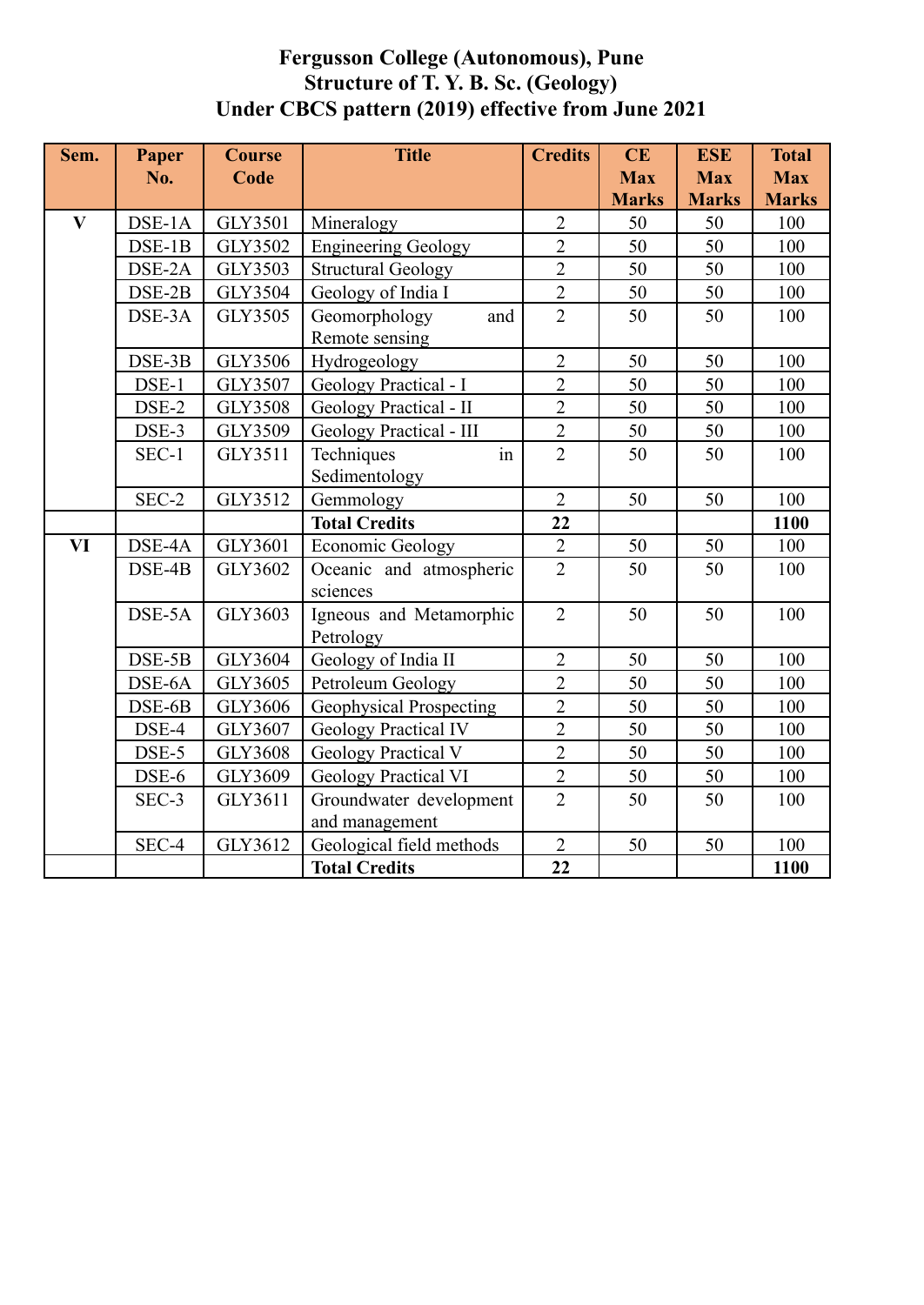| T. Y. B. Sc. Geology Semester 5                         |                                                                                                                                                                                                                                                                                                                                                                |                                                                                        |  |  |
|---------------------------------------------------------|----------------------------------------------------------------------------------------------------------------------------------------------------------------------------------------------------------------------------------------------------------------------------------------------------------------------------------------------------------------|----------------------------------------------------------------------------------------|--|--|
| Title of the<br><b>Course and</b><br><b>Course Code</b> | <b>MINERALOGY (GLY3501)</b>                                                                                                                                                                                                                                                                                                                                    | <b>Number of</b><br><b>Credits: 02</b>                                                 |  |  |
|                                                         | <b>Course Outcomes (COs)</b>                                                                                                                                                                                                                                                                                                                                   |                                                                                        |  |  |
|                                                         | On completion of the course, the students will be able to:                                                                                                                                                                                                                                                                                                     |                                                                                        |  |  |
| CO <sub>1</sub>                                         | Recall principles associated with optics, physical and optical mineral properties.                                                                                                                                                                                                                                                                             |                                                                                        |  |  |
| CO <sub>2</sub>                                         | along with their paragenesis.                                                                                                                                                                                                                                                                                                                                  | Compare various mineral groups on the basis of physical and optical mineral properties |  |  |
| CO <sub>3</sub>                                         | Apply the knowledge of minerals to understand their formation processes.                                                                                                                                                                                                                                                                                       |                                                                                        |  |  |
| CO <sub>4</sub>                                         | Classify crystals into different systems.                                                                                                                                                                                                                                                                                                                      |                                                                                        |  |  |
| CO <sub>5</sub>                                         | Determine minerals on the basis of optical characters.                                                                                                                                                                                                                                                                                                         |                                                                                        |  |  |
| CO6                                                     | Compile mineral data by using physical and optical properties.                                                                                                                                                                                                                                                                                                 |                                                                                        |  |  |
| Unit No.                                                | <b>Title of Unit and Contents</b>                                                                                                                                                                                                                                                                                                                              | No. of                                                                                 |  |  |
| $\mathbf I$                                             | <b>Crystallography, Optics and non-silicate minerals</b>                                                                                                                                                                                                                                                                                                       | <b>Lectures</b><br>18                                                                  |  |  |
|                                                         | Crystallography<br>Definition of a crystal. External and internal imperfections in crystals,<br>Growth of crystals in cavities, Study of Cubic system (Type Pyrite &<br>Type Tetrahedrite), Study of Hexagonal system (Type Calcite, Type<br>Quartz & Type Tourmaline), Twinning: Definition, causes, parts of<br>twins, types of twins, laws of twinning.     |                                                                                        |  |  |
|                                                         | <b>Optics</b><br>Refractive index and its comparison with Becke line, shadow method<br>and immersion method, Scheme of Pleochroism, Phenomemon of<br>isotropism,<br>anisotropism, extinction and interference<br>colours.<br>Accessory plates: Mica plate, Gypsum plate and quartz wedge, Sign of<br>clongation in minorals. Unioxial and his vial indications |                                                                                        |  |  |

|              | elongation in minerals, Uniaxial and biaxial indicatrices             |    |
|--------------|-----------------------------------------------------------------------|----|
|              | Study of the following non-silicate minerals with respect to their    |    |
|              | chemical composition, properties and uses                             |    |
|              | Oxides: Ilmenite, Rutile and Limonite, Sulphides: Sphalerite, Galena, |    |
|              | Sulphates: Gypsum and Baryte, Carbonates: Aragonite, Rhodochrosite    |    |
|              | and Siderite, Phosphates: Apatite, Monazite, Halides: Fluorite and    |    |
|              | Halite                                                                |    |
| $\mathbf{I}$ | Study of silicate mineral groups with reference to their silicate     | 18 |
|              | structure, chemical composition, physical & optical properties,       |    |
|              | paragenesis and alteration products - Olivine group, Pyroxene group,  |    |
|              | Amphibole group, Mica group, Clay mineral group, Feldspar group,      |    |
|              | Felspathoid group, Garnet group, Aluminosilicate group                |    |

- 1. Berry and Mason (1961) Mineralogy. W. H. Freeman & Co.
- 2. Perkin D. (2010) Mineralogy, Pearson
- 3. Deer, Howie and Zussman (1996) Introduction to Rock forming Minerals, Pearson
- 4. Kerr, B.F., (1995) Optical Mineralogy  $5<sup>th</sup>$  Ed. McGraw Hill, New York
- 5. Dana, E. S. and Ford, W. E., (2002) A textbook of Mineralogy (Reprints).
- 6. Read, H. H., (1968) Rutley's Element of Mineralogy (Rev. Ed.), Thomas Murby and Co.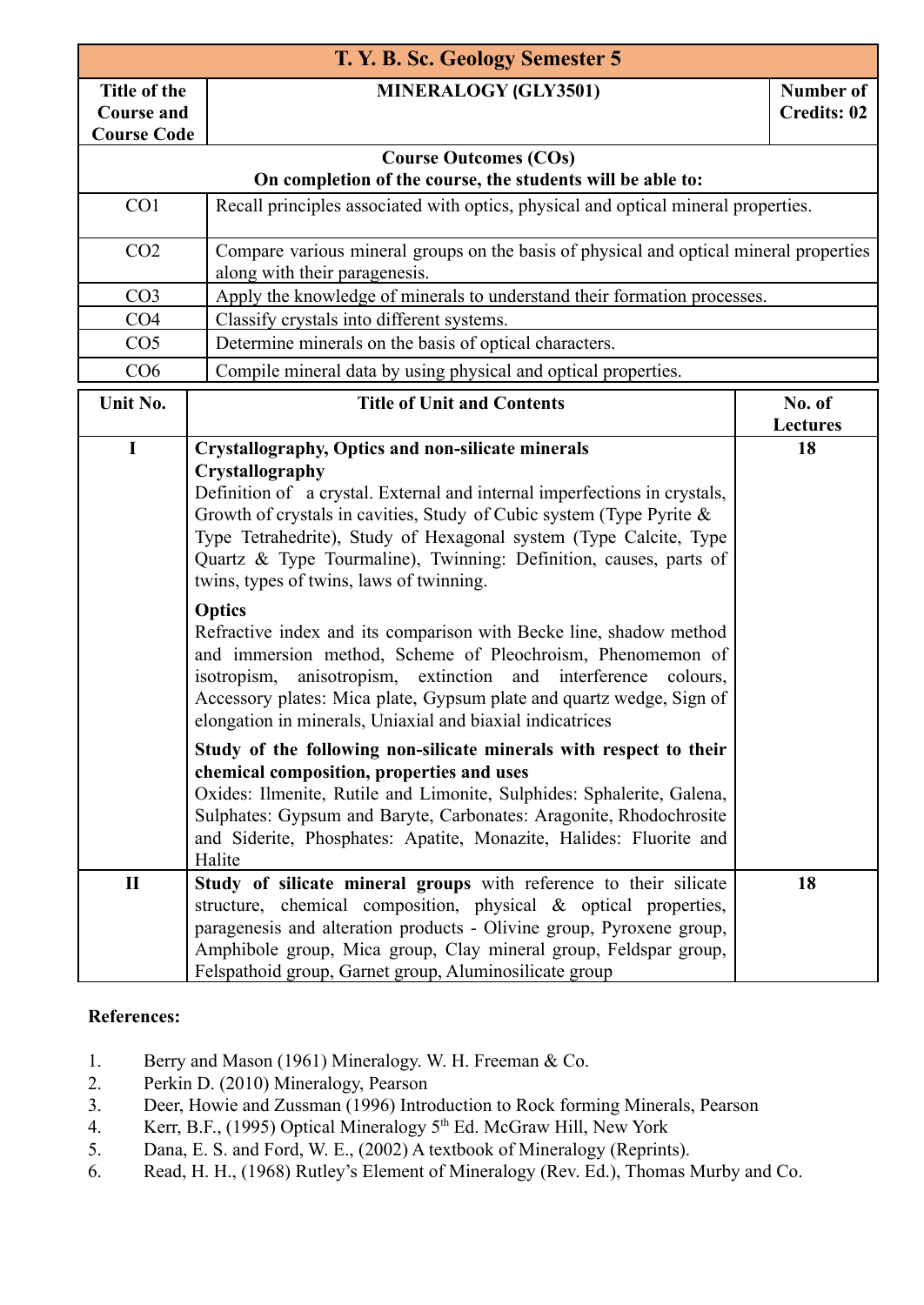| T. Y. B. Sc. Geology Semester 5 |                                                                                                                  |                    |  |  |
|---------------------------------|------------------------------------------------------------------------------------------------------------------|--------------------|--|--|
| Title of the                    | <b>Engineering Geology (GLY3502)</b>                                                                             | Number of          |  |  |
| <b>Course and</b>               |                                                                                                                  | <b>Credits: 02</b> |  |  |
| <b>Course Code</b>              |                                                                                                                  |                    |  |  |
|                                 | <b>Course Outcomes (COs)</b>                                                                                     |                    |  |  |
|                                 | On completion of the course, the students will be able to:                                                       |                    |  |  |
| CO <sub>1</sub>                 | Describe the concepts of engineering geology and outline the applications of geology in<br>engineering projects. |                    |  |  |
| CO <sub>2</sub>                 | Discuss various engineering properties of rocks and aggregates.                                                  |                    |  |  |
| CO <sub>3</sub>                 | Apply the knowledge of various engineering properties of rocks in engineering<br>projects.                       |                    |  |  |
| CO <sub>4</sub>                 | Explain the types of raw materials used in engineering projects.                                                 |                    |  |  |
| CO <sub>5</sub>                 | Evaluate data related to engineering classification of rocks.                                                    |                    |  |  |
| CO6                             | Compile geological data based on various case studies related to site selection of<br>engineering structures.    |                    |  |  |

| Unit         | <b>Title of Unit and Contents</b>                                                                                                      | No. of          |
|--------------|----------------------------------------------------------------------------------------------------------------------------------------|-----------------|
| No.          |                                                                                                                                        | <b>Lectures</b> |
| $\bf{I}$     | <b>Engineering properties and classification of rocks</b>                                                                              | 18              |
|              | <b>Engineering properties of rocks:</b>                                                                                                |                 |
|              | Introduction to Engineering Geology, Applications of geology in<br>engineering projects, Importance of weathering and clay formations, |                 |
|              | Engineering properties rocks, Factors controlling the engineering<br>properties of rock                                                |                 |
|              | <b>Engineering classification of rock:</b>                                                                                             |                 |
|              | Rock Quality Designation (RQD), Rock Mass Rating System (RMRS),                                                                        |                 |
|              | Rock Structure Rating (RSR), Rock Quality Index System                                                                                 |                 |
|              | (Q-System), Geological Strength Index (GSI) and Rock Mass Cutting                                                                      |                 |
|              | Index (RMCI), Stability of slopes                                                                                                      |                 |
| $\mathbf{I}$ | Geological factors for site selection of various infrastructures                                                                       | 18              |
|              | <b>Tunnels:</b> Types of tunnels and geological factors affecting tunneling,                                                           |                 |
|              | Overburden, Case study                                                                                                                 |                 |
|              | <b>Dams and Reservoirs:</b> Types of dams and reservoirs, Geological                                                                   |                 |
|              | factors for site selection of dam and reservoir, Case study                                                                            |                 |
|              | Bridges: Types of bridges, Geological factors for site selection<br>of                                                                 |                 |
|              | bridges, Case study                                                                                                                    |                 |
|              | Ground improvement and preventive measures                                                                                             |                 |

#### **Books Recommended:**

- 1. Gokhale, K. V. G. (2006) Principles of Engineering Geology, BS Publication
- 2. Krynine, D. P. and Judd, W. R. (2005) Principles of Engineering Geology and Geotechniques, CBS Publishers & Distributors.
- 3. Blyth, F. G. H. and M. H. de Freitas (1984) Geology for Engineers, Butterworth Heinemann Title
- 4. Engineering Geology, (2013): Parbin Singh, S. K. Kataria & Sons
- 5. Ries, H. and T. L. Watson, (1949) Elements of Engineering Geology, New York, John Wiley & Sons, Inc.
- 6. Tony Waltham (2009) Foundations of Engineering Geology, Taylor, and Francis.
- 7. Chenna Keshvallu (2018) Textbook of Engineer**i**ng Geology, Laxmi Publications.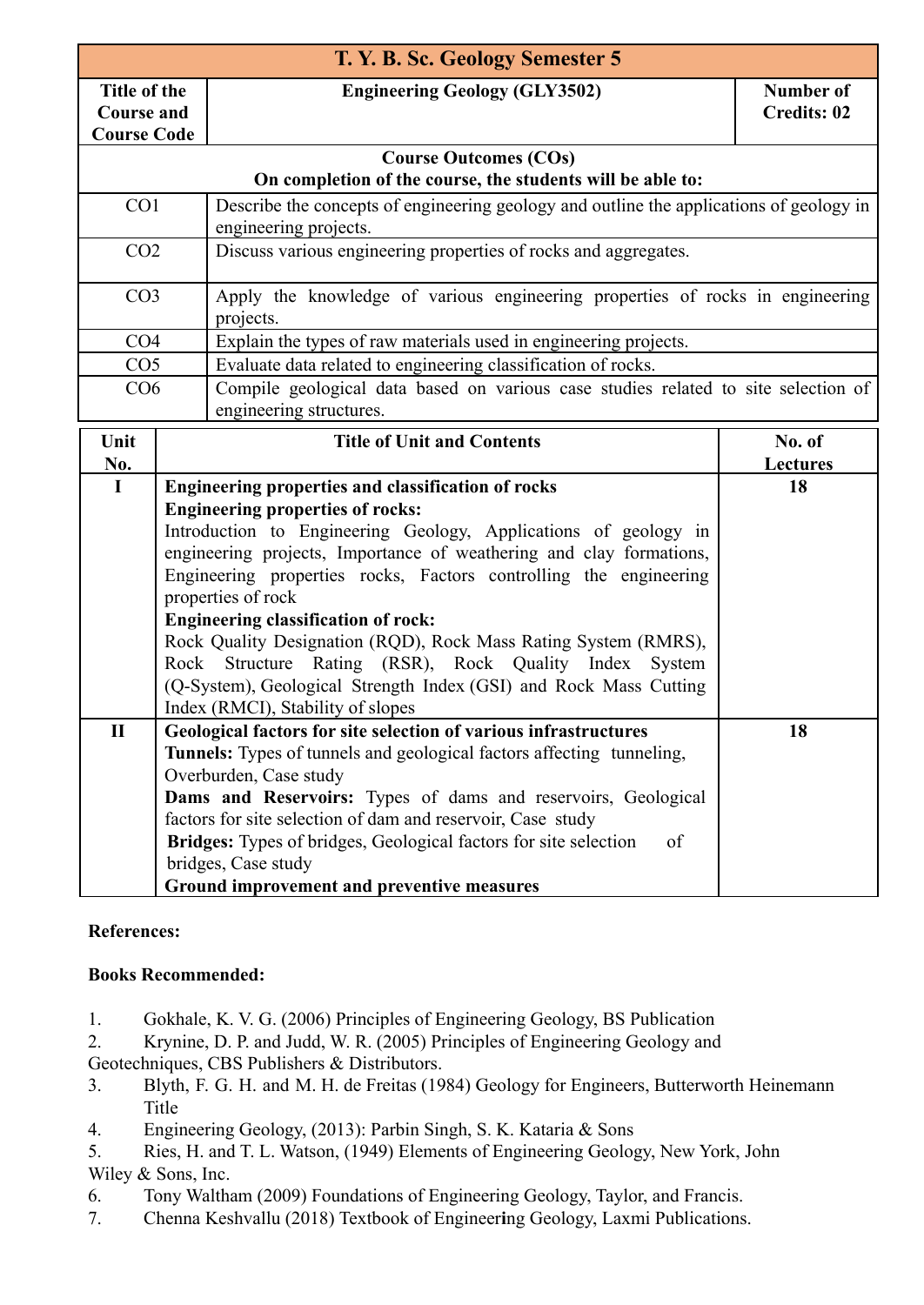| T. Y. B. Sc. Geology Semester 5 |                                                                                      |                    |  |  |
|---------------------------------|--------------------------------------------------------------------------------------|--------------------|--|--|
| Title of the                    | <b>Structural Geology (GLY3503)</b>                                                  | Number of          |  |  |
| <b>Course and</b>               |                                                                                      | <b>Credits: 02</b> |  |  |
| <b>Course Code</b>              |                                                                                      |                    |  |  |
|                                 | <b>Course Outcomes (COs)</b>                                                         |                    |  |  |
|                                 | On completion of the course, the students will be able to:                           |                    |  |  |
| CO <sub>1</sub>                 | Recall description associated with various structures and basic concepts of plate    |                    |  |  |
|                                 | tectonics.                                                                           |                    |  |  |
| CO <sub>2</sub>                 | Compare different types of rock deformations.                                        |                    |  |  |
|                                 |                                                                                      |                    |  |  |
| CO <sub>3</sub>                 | Apply the mechanical principles to understand formation of structures.               |                    |  |  |
| CO <sub>4</sub>                 | Analyse the structural data.                                                         |                    |  |  |
| CO <sub>5</sub>                 | Evaluate the structural data.                                                        |                    |  |  |
| CO6                             | Prepare and validate the field structural data by using various structural analyses. |                    |  |  |

| Unit No.     | <b>Title of Unit and Contents</b>                                                                                                                                                                                                                                                                                                                                                                                          | <b>No. of Lectures</b> |
|--------------|----------------------------------------------------------------------------------------------------------------------------------------------------------------------------------------------------------------------------------------------------------------------------------------------------------------------------------------------------------------------------------------------------------------------------|------------------------|
| $\mathbf{I}$ | <b>Rock Deformation I</b><br>Fundamental concepts of deformation, Factors controlling rock<br>deformation, Definition of plastic, ductile and brittle<br>deformation, Structural levels, brittle, ductile, brittle-ductile<br>transition, natural examples, Stress & Strain ellipsoid,<br>Behaviour of different minerals under stress, Behaviour of<br>rocks in confined and unconfined conditions                        | 18                     |
| П            | <b>Rock Deformation II</b><br>Mechanisms of brittle deformation - Fractures and faults,<br>Mechanisms of plastic deformation - Folds and Folding,<br>Foliation and cleavage, Lineation and Linear structures, Shear<br>zones - Brittle, Semi brittle, Ductile, Descriptive Analysis of<br>structures - fault, joint and fold analysis, geometric analysis of<br>folds, Analysis of deformation history from deformed rocks | 18                     |

- 1. Billings, M. P. (1942) Structural Geology, Prentice Hall,<br>2. George H. Davis, Stephen J. Reynolds and Chuck Kluth
- George H. Davis, Stephen J. Reynolds and Chuck Kluth (1984) Structural Geology of Rocks and Regions, John Wiley.
- 3. R. G. Park (1982) Foundations of Structural Geology, Blackie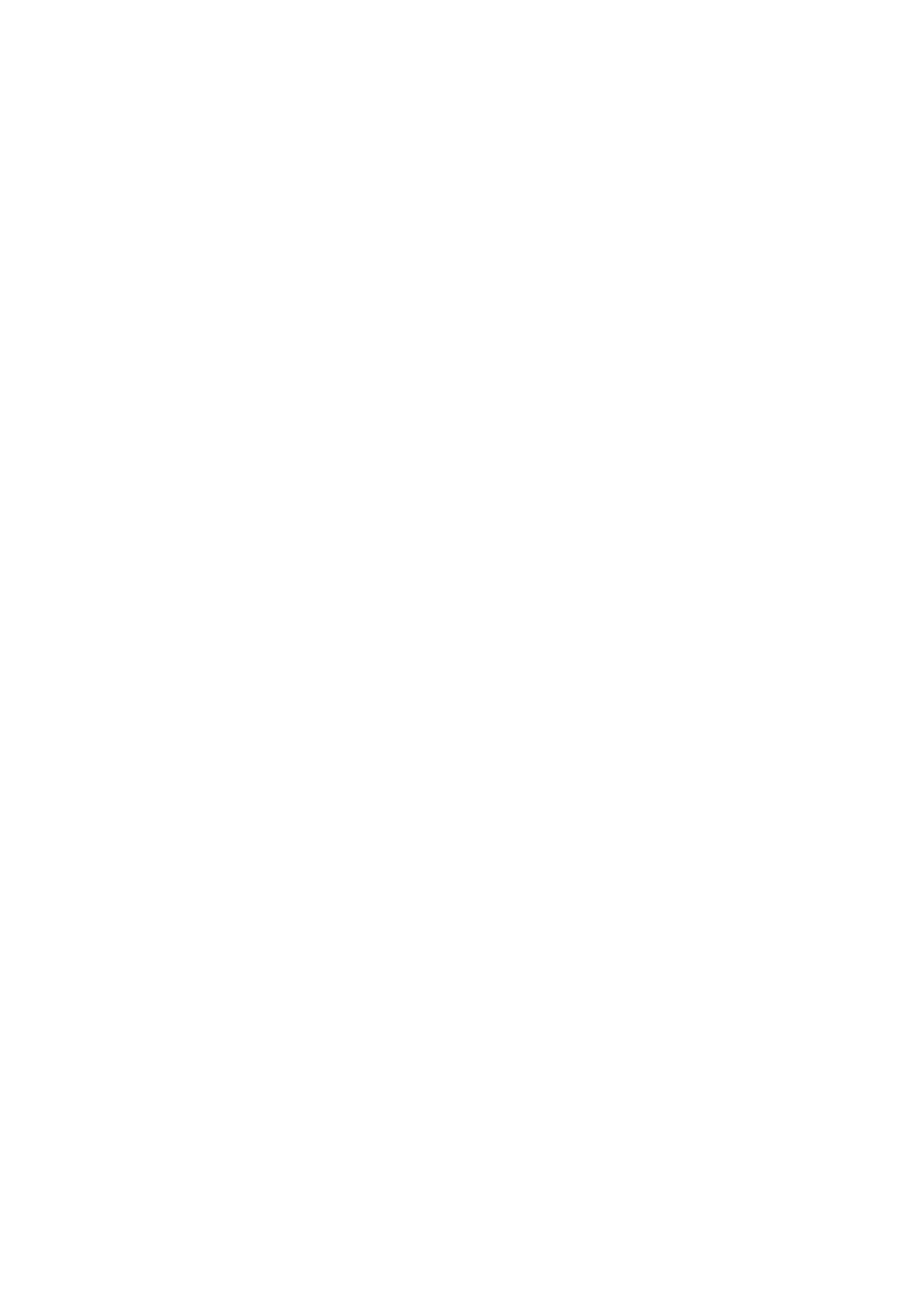| T. Y. B. Sc. Geology Semester 5 |                                                                                          |                    |  |  |
|---------------------------------|------------------------------------------------------------------------------------------|--------------------|--|--|
| Title of the                    | Geology of India I (GLY3504)                                                             | Number of          |  |  |
| <b>Course and</b>               |                                                                                          | <b>Credits: 02</b> |  |  |
| <b>Course Code</b>              |                                                                                          |                    |  |  |
|                                 | <b>Course Outcomes (COs)</b>                                                             |                    |  |  |
|                                 | On completion of the course, the students will be able to:                               |                    |  |  |
| CO <sub>1</sub>                 | Recall principles of stratigraphy, geological time scale and elements of continents and  |                    |  |  |
|                                 | oceans.                                                                                  |                    |  |  |
| CO <sub>2</sub>                 | Explain the criteria used in developing the Precambrian Stratigraphy of India.           |                    |  |  |
|                                 |                                                                                          |                    |  |  |
| CO <sub>3</sub>                 | Classify cratons, mobile belts and platform basins of India on the basis of lithological |                    |  |  |
|                                 | and stratigraphic characters.                                                            |                    |  |  |
| CO <sub>4</sub>                 | Compare various cratons, mobile belts and platform basins of India.                      |                    |  |  |
| CO <sub>5</sub>                 | Determine economic importance of Precambrian stratigraphic units of India.               |                    |  |  |
| CO6                             | Prepare a report on rock samples collected from various stratigraphic horizons.          |                    |  |  |

| Unit No.     | <b>Title of Unit and Contents</b>                                  | No. of          |
|--------------|--------------------------------------------------------------------|-----------------|
|              |                                                                    | <b>Lectures</b> |
| $\mathbf I$  | Introduction to Indian and World Precambrian History and           | 18              |
|              | <b>Precambrian rocks of Peninsular India</b>                       |                 |
|              | World Precambrian history in brief - Cratons and mobile belts of   |                 |
|              | the world, General review of Indian Stratigraphy, Cratons of India |                 |
|              | and associated Proterozoic basins                                  |                 |
|              | Craton wise broad stratigraphy, correlation and other aspects -    |                 |
|              | Dharwar Craton, Singbhum - Odisha Iron Ore Craton, Central         |                 |
|              | Indian Craton / Bastar Craton, Aravalli Craton, Bundelkhand        |                 |
|              | Craton                                                             |                 |
| $\mathbf{I}$ | Precambrian rocks of Extra-Peninsula, Precambrian mobile           | 18              |
|              | belts and Precambrian sedimentary basins of India                  |                 |
|              | <b>Precambrian rocks of Extra-Peninsula -</b>                      |                 |
|              | Tectono-stratigraphic divisions of Himalaya, Vaikrita Group,       |                 |
|              | Juthog Group and Shali Group                                       |                 |
|              | Precambrian mobile belts of India - Eastern Ghat Mobile Belt,      |                 |
|              | Satpura Mobile Belt / CITZ (Central Indian Tectonic Zone),         |                 |
|              | Pandyan Mobile Belt                                                |                 |
|              | <b>Stratigraphy and Economic Importance of - Aravalli</b>          |                 |
|              | Supergroup, Delhi Supergroup, Vindhyan Supergroup, Cuddapah        |                 |
|              | Supergroup, Kaladgi Supergroup, Chhattisgarh Supergroup            |                 |

- 1. Ramakrishnan M, and Vaidynadhan, R (2010) Geology of India, Geological Society of India Publication, Bangalore. Vol. I
- 2. Valdiya K. S. (2010) The Making of India: Geodynamic Evolution, Springer
- 3. Ravindrakumar (2018) Fundamentals of Historical Geology and Stratigraphy of India, Newage Publications.
- 4. Krishnan, M. S. (1982) Geology of India and Burma, 6<sup>th</sup> Edition. CBS Publ.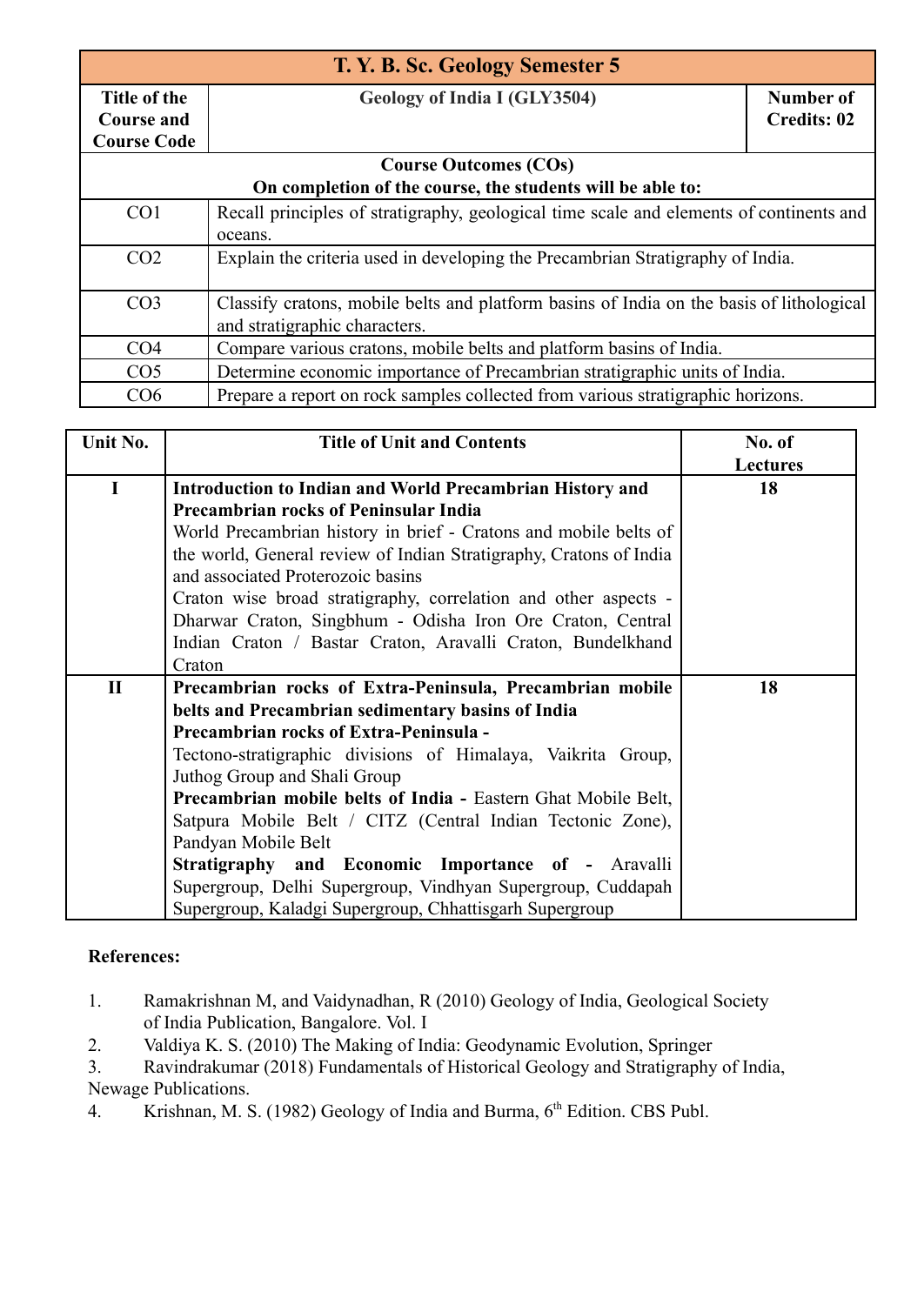| T. Y. B. Sc. Geology Semester 5 |                                                                                                        |                    |  |  |
|---------------------------------|--------------------------------------------------------------------------------------------------------|--------------------|--|--|
| Title of the                    | <b>Geomorphology and Remote Sensing (GLY3505)</b>                                                      | Number of          |  |  |
| <b>Course and</b>               |                                                                                                        | <b>Credits: 02</b> |  |  |
| <b>Course Code</b>              |                                                                                                        |                    |  |  |
|                                 | <b>Course Outcomes (COs)</b>                                                                           |                    |  |  |
|                                 | On completion of the course, the students will be able to:                                             |                    |  |  |
| CO <sub>1</sub>                 | Identify various photo recognition elements from remotely sensed data.                                 |                    |  |  |
| CO <sub>2</sub>                 | Discuss various geomorphic features, lithologies and structural elements from<br>remotely sensed data. |                    |  |  |
| CO <sub>3</sub>                 | Apply remote sensing principles and photo recognition elements to identify<br>various features.        |                    |  |  |
| CO <sub>4</sub>                 | Analyze remotely sensed data to draw conclusions regarding geological history of<br>an area.           |                    |  |  |
| CO <sub>5</sub>                 | Compare between different types of remotely sensed data and evaluate its utility.                      |                    |  |  |
| CO6                             | Assemble remote sensing and geomorphological data and prepare a report.                                |                    |  |  |

| Unit No.     | <b>Title of Unit and Contents</b>                                          | No. of          |
|--------------|----------------------------------------------------------------------------|-----------------|
|              |                                                                            | <b>Lectures</b> |
| $\mathbf I$  | <b>Geomorphology and Principles of Remote Sensing</b>                      | 18              |
|              | Geomorphology - Introduction to geomorphic<br>concepts,                    |                 |
|              | Landforms: role of lithology, endogenous and exogenous processes,          |                 |
|              | climatic and tectonic forces, Study of different landforms,                |                 |
|              | Introduction to Geomorphic Indicators of Active Tectonics (GAT             |                 |
|              | indices)                                                                   |                 |
|              | <b>Principles of Remote Sensing - Definition, history, types of remote</b> |                 |
|              | sensing systems, Energy source and radiation principles, Energy            |                 |
|              | interactions in the atmosphere, with the earth, spectral reflectance of    |                 |
|              | vegetation, soil & water; data acquisition $\&$ interpretation             |                 |
| $\mathbf{I}$ | Photogeology, Satellites and Satellite data                                | 18              |
|              | <b>Photogeology</b> - Aerial Photography, Classification and planning of   |                 |
|              | aerial photographs, Discrepancies in aerial photographs, Geometric         |                 |
|              | characteristics of aerial photos, Stereoscopy, Photo recognition           |                 |
|              | elements, Advantages and limitations of aerial photos,                     |                 |
|              | Photo-geological interpretations of lithology and structure, Use of        |                 |
|              | drones for remote sensing                                                  |                 |
|              | Satellites and Satellite data - Introduction to Satellites, Sensors &      |                 |
|              | their applications, Brief history, Types of Satellites (Orbital            |                 |
|              | Characteristics, Sensors and applications with reference to latest         |                 |
|              | IRS & Landsat: Landsat 7 and 8, IRS satellites - Oceansat, Cartosat,       |                 |
|              | Resourcesat, IRNSS), Scanners - Hyperspectral Scanners, Active             |                 |
|              | remote sensing systems - RADAR and LIDAR (Principles &                     |                 |
|              | applications)                                                              |                 |

1. Kale V. S. and Gupta A. (2001) Introduction to Geomorphology, Orient Longman

2. Thornbury W. D. (1954), Principles of Geomorphology, Wiley

3. Lillesand T. M., Kiefer R. W. and Chipman J. (2015) Remote Sensing and Image Interpretation, Wiley

4. Drury S. A. (1990) A Guide to Remote Sensing - Interpreting Images of Earth, Oxford Science Publications

5. Pandey S. N. (2001) Principles and Applications of Photogeology, New Age International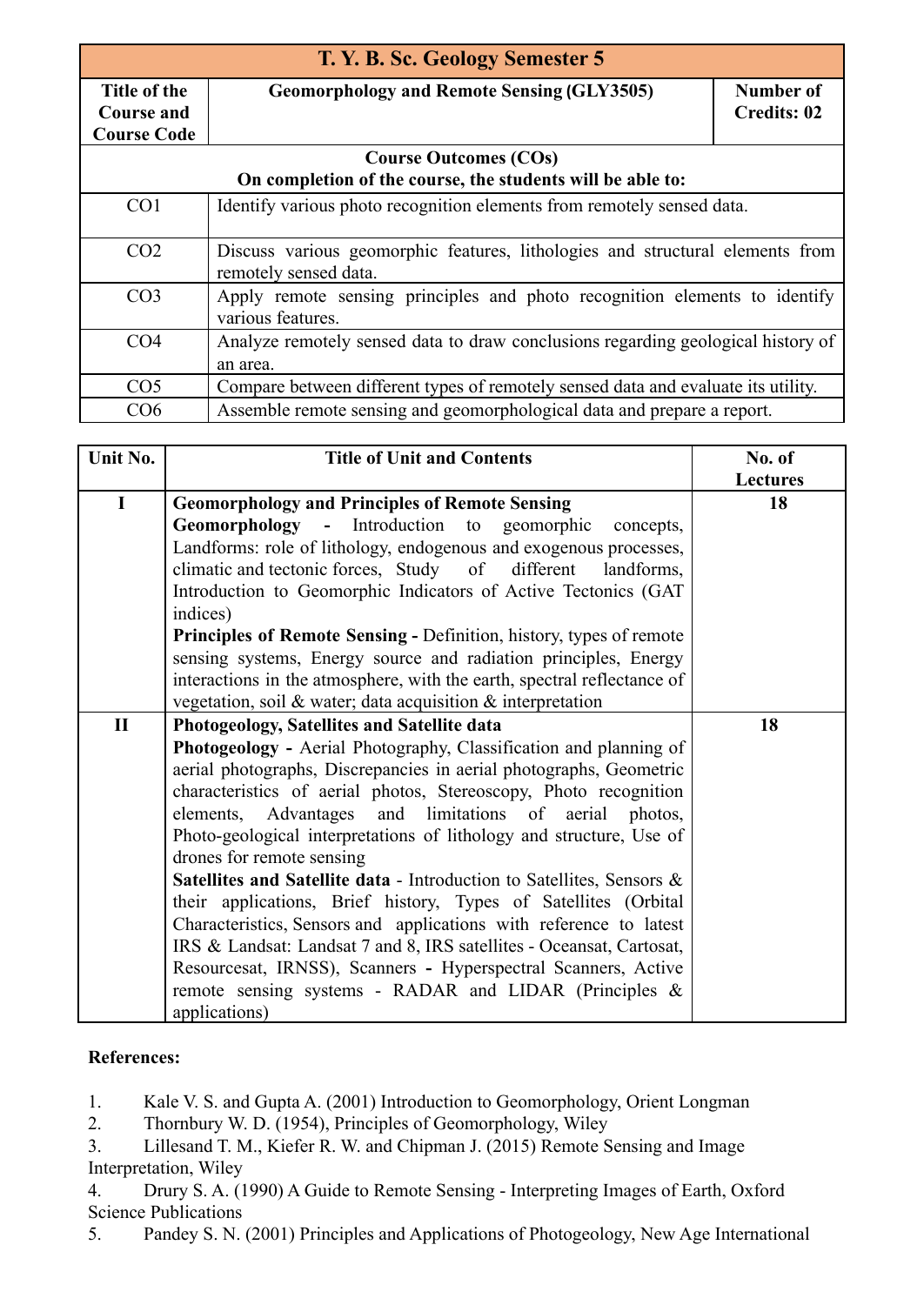- 6. <https://www.usgs.gov/core-science-systems/nli/landsat>
- 7. <https://www.iirs.gov.in>

| T. Y. B. Sc. Geology Semester 5 |                                                                                |                    |  |
|---------------------------------|--------------------------------------------------------------------------------|--------------------|--|
| Title of the                    | <b>Hydrogeology (GLY3506)</b>                                                  | <b>Number of</b>   |  |
| <b>Course and</b>               |                                                                                | <b>Credits: 02</b> |  |
| <b>Course Code</b>              |                                                                                |                    |  |
|                                 | <b>Course Outcomes (COs)</b>                                                   |                    |  |
|                                 | On completion of the course, the students will be able to:                     |                    |  |
| CO <sub>1</sub>                 | Describe the status of groundwater in India and the world.                     |                    |  |
| CO <sub>2</sub>                 | Discuss basic concepts related to fluid motion in porous media.                |                    |  |
| CO <sub>3</sub>                 | Illustrate the concept of aquifers and their boundaries.                       |                    |  |
| CO <sub>4</sub>                 | Compare the status of groundwater in various physiographic divisions of India. |                    |  |
| CO <sub>5</sub>                 | Determine appropriate techniques for hydrogeological survey.                   |                    |  |
| CO6                             | Perform hydrogeological surveys and prepare field reports.                     |                    |  |

| Unit No.     | <b>Title of Unit and Contents</b>                                                                                                                                                                                                                                                                                                                                                                                                                                                                                                                                                                                                                                                                                     | <b>No. of Lectures</b> |
|--------------|-----------------------------------------------------------------------------------------------------------------------------------------------------------------------------------------------------------------------------------------------------------------------------------------------------------------------------------------------------------------------------------------------------------------------------------------------------------------------------------------------------------------------------------------------------------------------------------------------------------------------------------------------------------------------------------------------------------------------|------------------------|
| I            | Introduction to hydrogeology, groundwater accumulation,<br>movement and aquifers - Definition - Hydrology,<br>Hydrogeology, Groundwater and the hydrologic cycle,<br>Groundwater as a resource, Groundwater crises, Global<br>groundwater scenario, Indian groundwater scenario and scope<br>and groundwater development in India, Vertical distribution of<br>groundwater, Origin of groundwater and rock properties<br>affecting groundwater, Groundwater<br>accumulation,<br>Groundwater movement (Darcy's law), Aquifers, Geologic<br>formations as aquifers, Types of aquifers, Springs and<br>conditions for formation of springs, types of springs,<br>Groundwater and surface water - Base flows, stream flow | 18                     |
| $\mathbf{I}$ | Groundwater Problems,<br>Field<br><b>Techniques</b><br>and                                                                                                                                                                                                                                                                                                                                                                                                                                                                                                                                                                                                                                                            | 18                     |
|              | <b>Groundwater in India</b>                                                                                                                                                                                                                                                                                                                                                                                                                                                                                                                                                                                                                                                                                           |                        |
|              | <b>Ground Water Problems - Introduction to water</b> quality and<br>groundwater pollution, Saline water ingress and remedial                                                                                                                                                                                                                                                                                                                                                                                                                                                                                                                                                                                          |                        |
|              | measures, Groundwater overexploitation,                                                                                                                                                                                                                                                                                                                                                                                                                                                                                                                                                                                                                                                                               |                        |
|              | Field Techniques - Groundwater level measurement and<br>analysis, use of isotope studies, Weather parameters and<br>measurement and analysis, Introduction to Pumping tests and<br>slug tests, Introduction to groundwater modelling techniques<br>Groundwater in India - Groundwater provinces of India (Case<br>studies), Groundwater agencies in India (Government agencies                                                                                                                                                                                                                                                                                                                                        |                        |
|              | and NGO's) and Groundwater assessment in India                                                                                                                                                                                                                                                                                                                                                                                                                                                                                                                                                                                                                                                                        |                        |

- 1. Todd D. K. (2007) Groundwater Hydrology, Wiley.
- 2. Freeze R. A. and Cherry J. A. (1979) Groundwater, Prentice Hall.
- 3. Fetter C. W. (2018) Applied Hydrogeology, Waveland Press.
- 4. Brassington R. (2017) Field Hydrogeology, Wiley Blackwell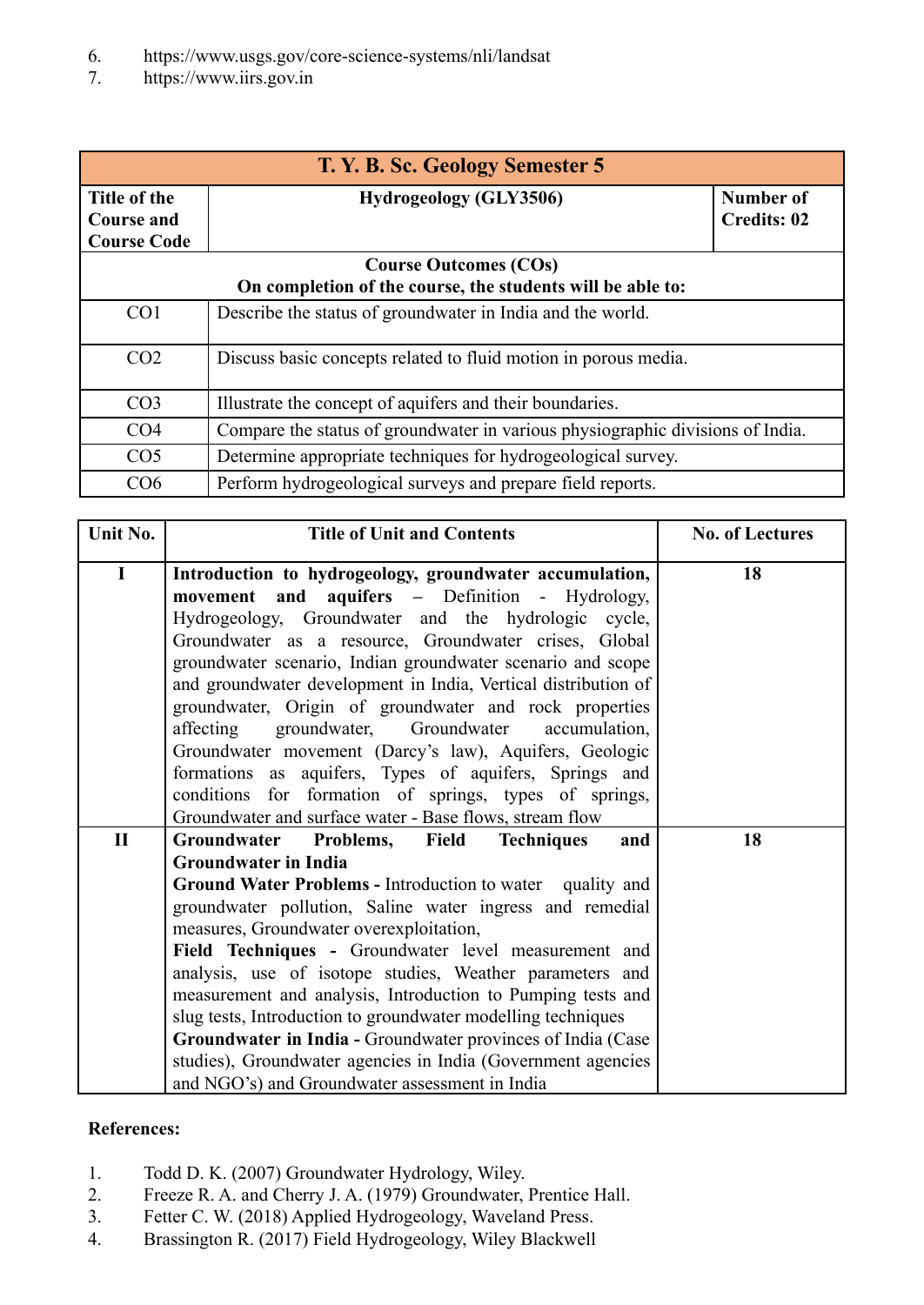- 5. Raghunath, H. M. (1987) Groundwater, New Age International
- 6. [www.acwadam.org](http://www.acwadam.org) publications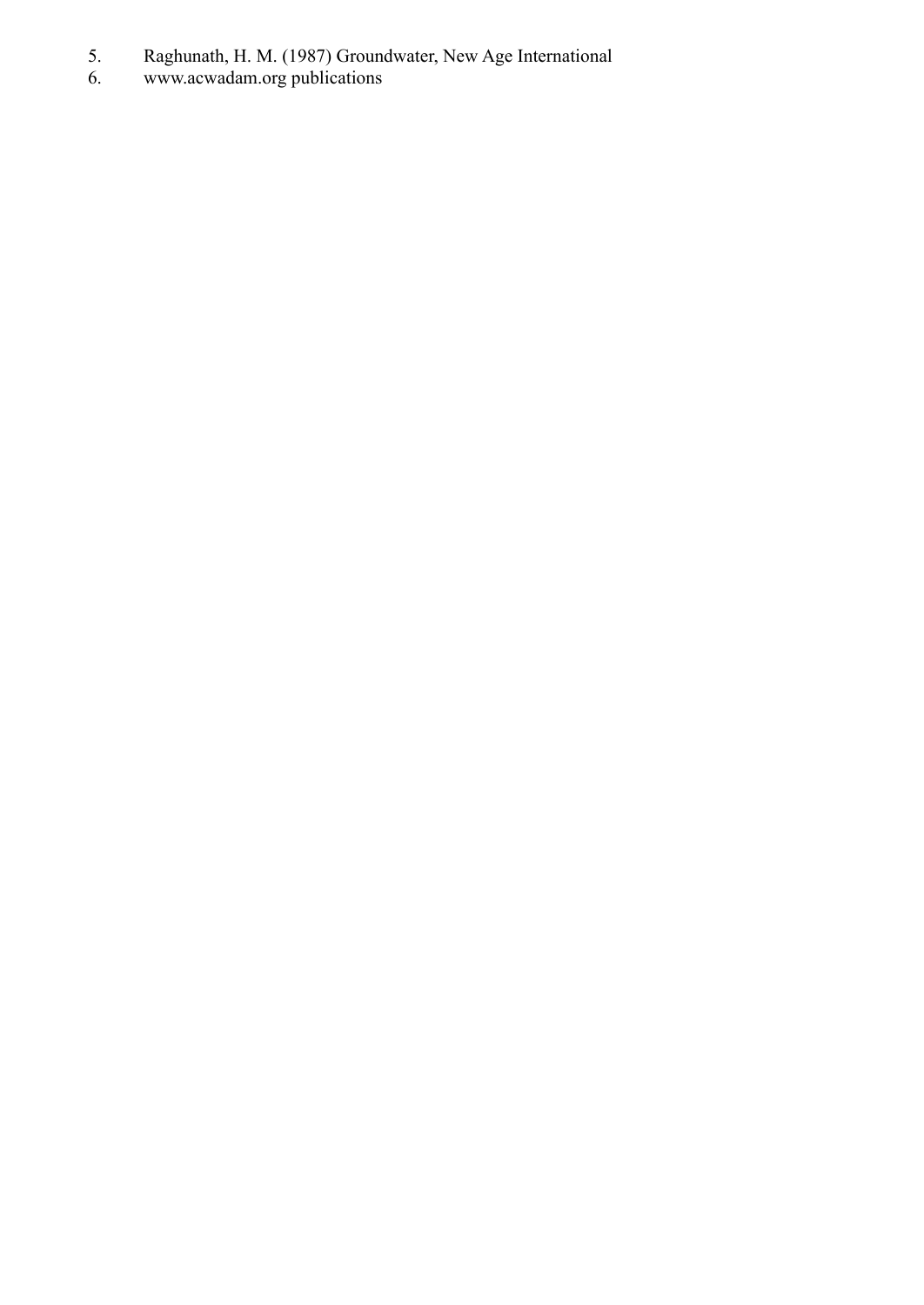| T. Y. B. Sc. Geology Semester 5                            |                                                                                  |                    |  |
|------------------------------------------------------------|----------------------------------------------------------------------------------|--------------------|--|
| Title of the                                               | <b>Geology Practical I (GLY3507)</b>                                             | Number of          |  |
| <b>Course and</b>                                          |                                                                                  | <b>Credits: 02</b> |  |
| <b>Course Code</b>                                         |                                                                                  |                    |  |
|                                                            | <b>Course Outcomes (COs)</b>                                                     |                    |  |
| On completion of the course, the students will be able to: |                                                                                  |                    |  |
| CO <sub>1</sub>                                            | Identify megascopic and microscopic and describe various engineering properties  |                    |  |
|                                                            | of rocks.                                                                        |                    |  |
| CO <sub>2</sub>                                            | Infer standard parameters from twinned crystals                                  |                    |  |
| CO <sub>3</sub>                                            | Classify different crystals on the basis of hemimorphic and hemihedral forms     |                    |  |
| CO <sub>4</sub>                                            | Compare between crystals within Cubic system and Hexagonal system.               |                    |  |
| CO <sub>5</sub>                                            | Determine RQD from given data and critique about site selection for construction |                    |  |
|                                                            | of engineering structures from geological data.                                  |                    |  |
| CO6                                                        | Generate the axial ratios of crystals from given data.                           |                    |  |

#### **Practicals related to GLY3501 Mineralogy**

Study of megascopic properties of minerals Study of microscopic properties of minerals Optics - R. I. and Sign of elongation Crystallography - Study of Cubic System Type - Pyrite and Tetrahedrite Crystallography - Study of Hexagonal System Type Calcite, Quartz and Tourmaline Study of Twin Crystals and Axial Ratios

#### **Practicals related to GLY3502 Engineering Geology**

Site suitability for construction of large engineering projects.

Preparation of subsurface map, correlation and interpretation for construction of large engineering Projects - I

Preparation of subsurface map, correlation and interpretation for construction of large engineering projects - II

Study of physical and engineering properties of rocks.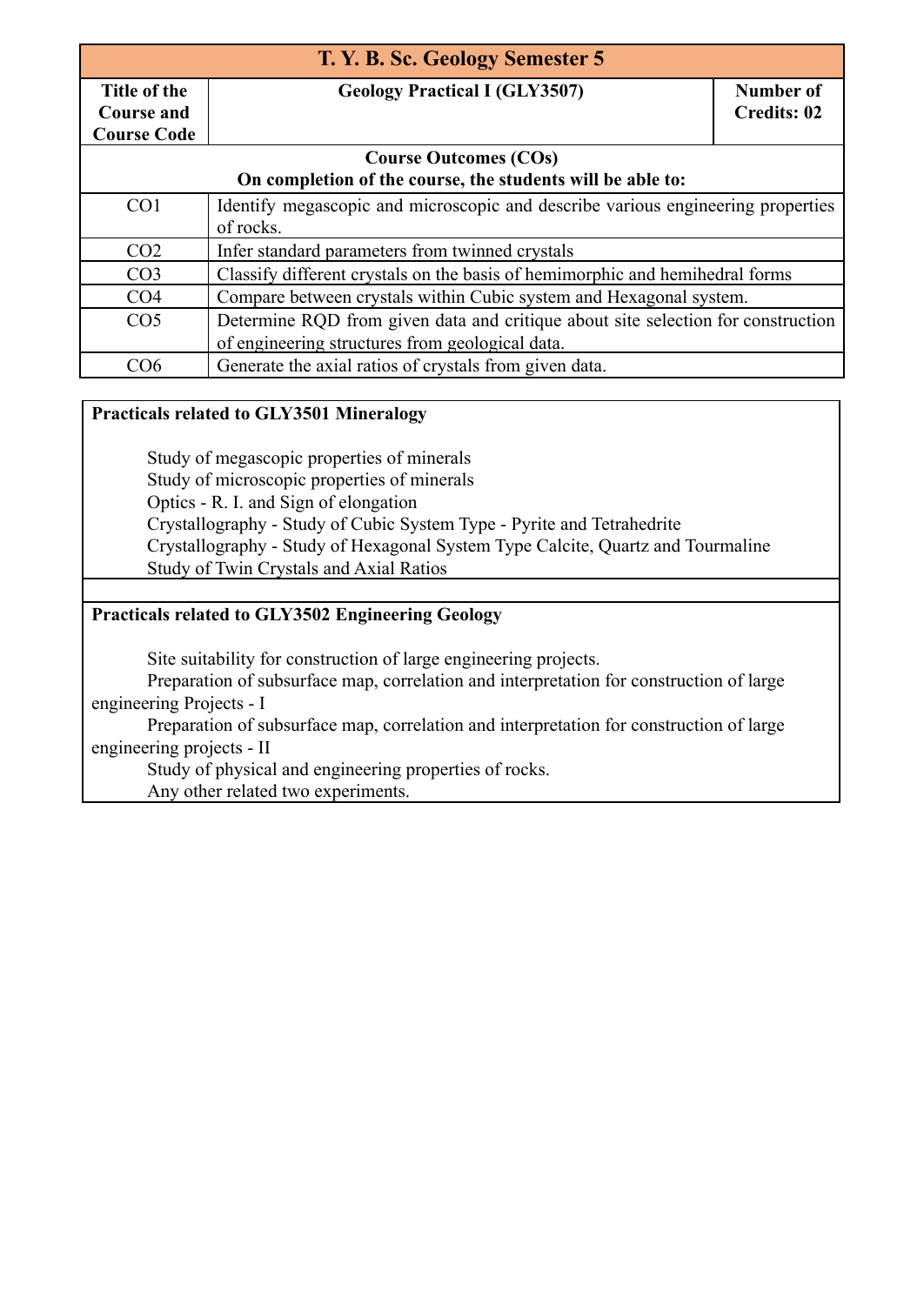| T. Y. B. Sc. Geology Semester 5   |                                                                          |                                 |  |
|-----------------------------------|--------------------------------------------------------------------------|---------------------------------|--|
| Title of the<br><b>Course and</b> | <b>Geology Practical II (GLY3508)</b>                                    | Number of<br><b>Credits: 02</b> |  |
| <b>Course Code</b>                |                                                                          |                                 |  |
|                                   | <b>Course Outcomes (COs)</b>                                             |                                 |  |
|                                   | On completion of the course, the students will be able to:               |                                 |  |
| CO <sub>1</sub>                   | Describe various structural features on the basis of geometrical data.   |                                 |  |
| CO <sub>2</sub>                   | Compute reduced level of a bore hole from given data.                    |                                 |  |
| CO <sub>3</sub>                   | Interpret given geological map of an area and construct a cross section. |                                 |  |
| CO <sub>4</sub>                   | Compare the stratigraphy of various Precambrian units of India           |                                 |  |
| CO <sub>5</sub>                   | Measure plunge and rake of a linear structural feature by geometric and  |                                 |  |
|                                   | stereographic methods.                                                   |                                 |  |
| CO6                               | Prepare a geological map from given data.                                |                                 |  |

#### **Practicals related to GLY3503 Structural Geology**

Study of geological maps with folded beds - I Study of geological maps with folded beds - II Study of geological maps with folded and faulted beds Completion of outcrops - I Completion of outcrops - II Stereographic Problems Structural Problems Type - 2 (A and B) Structural Problems Type - 3 Structural Problems Type - 4 (Three Point Problem)

#### **Practicals related to GLY3504 Geology of India I**

Study of maps showing geographical distribution of the various Precambrian stratigraphic units of India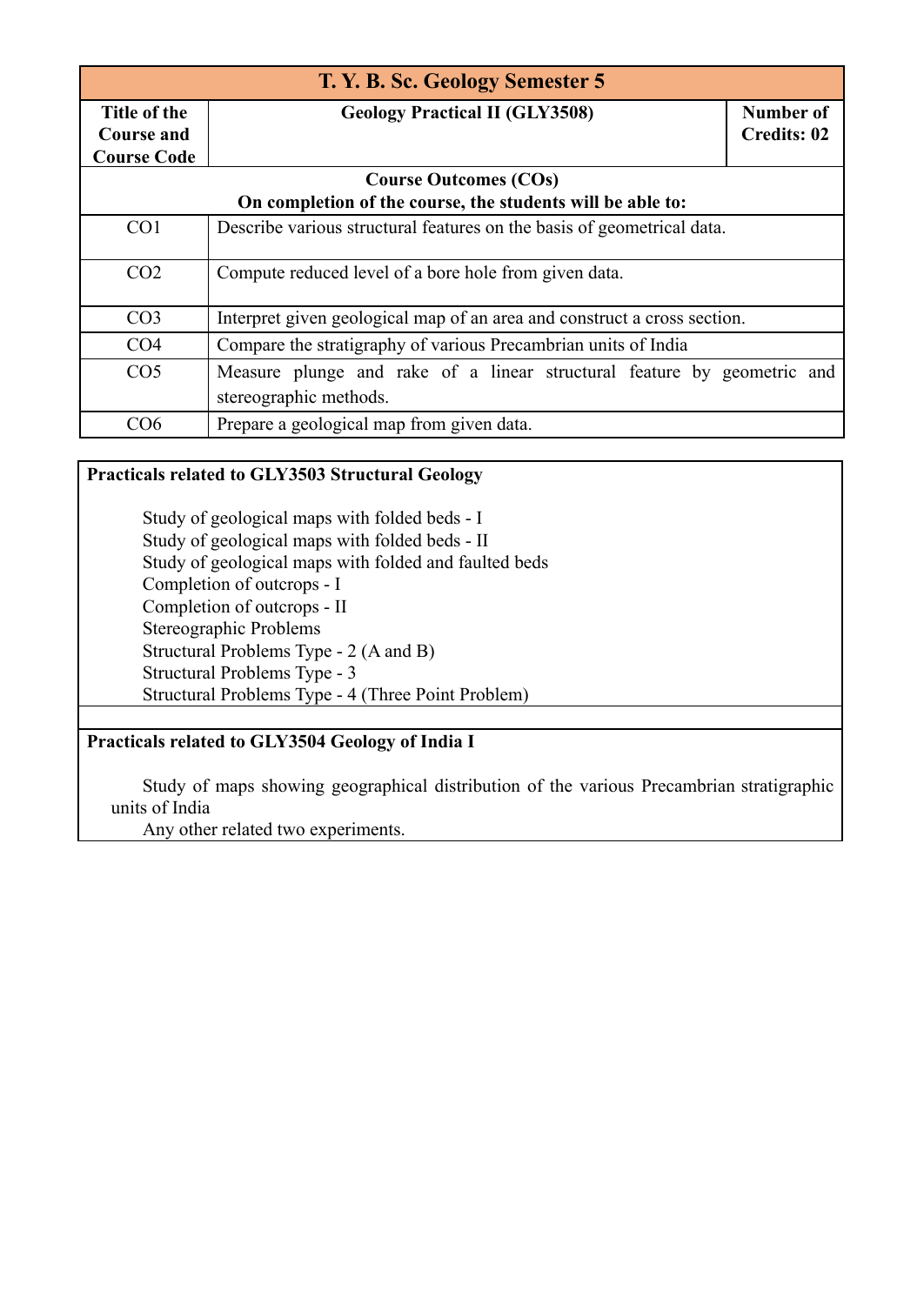| T. Y. B. Sc. Geology Semester 5                         |                                                                                                                                                   |                                 |  |
|---------------------------------------------------------|---------------------------------------------------------------------------------------------------------------------------------------------------|---------------------------------|--|
| Title of the<br><b>Course and</b><br><b>Course Code</b> | <b>Geology Practical III (GLY3509)</b>                                                                                                            | Number of<br><b>Credits: 02</b> |  |
|                                                         | <b>Course Outcomes (COs)</b>                                                                                                                      |                                 |  |
|                                                         | On completion of the course, the students will be able to:                                                                                        |                                 |  |
| CO <sub>1</sub>                                         | Identify relation between rainfall and groundwater levels from given data                                                                         |                                 |  |
| CO <sub>2</sub>                                         | Compute the scale of aerial photographs and base flow contribution from given<br>stream flow data                                                 |                                 |  |
| CO <sub>3</sub>                                         | Examine different remote sensing data using photo recognition elements and<br>calculate specific capacity of wells from pumping test data         |                                 |  |
| CO <sub>4</sub>                                         | Analyze lineament orientations from given remote sensing data and groundwater<br>quality using various methods.                                   |                                 |  |
| CO <sub>5</sub>                                         | Measure different morphometric parameters in a given drainage basin and<br>determine recharge and discharge areas of groundwater from given data. |                                 |  |
| CO6                                                     | Compile observations from satellite images and aerial photos and construct water<br>table contours from well inventory data.                      |                                 |  |

#### **Practicals related to GLY3505 Geomorphology and Remote Sensing**

Morphometry - Drainage basin analysis

Problems related to scale of aerial photographs and relief displacement (Type A to E) Geomorphic, lithological and structural interpretations from aerial photographs Interpretation of Satellite Images Lineament analysis

#### **Practicals related to GLY3506 Hydrogeology**

Preparation of hydrographs using rainfall, water level data or spring discharge data Preparation of water table contours to understand flow direction of groundwater and to demarcate recharge and discharge areas

Pumping test analysis for specific capacity of wells (Slichter's method) Groundwater quality analysis using Piper's plot

Analysis of stream flow data for base flow calculations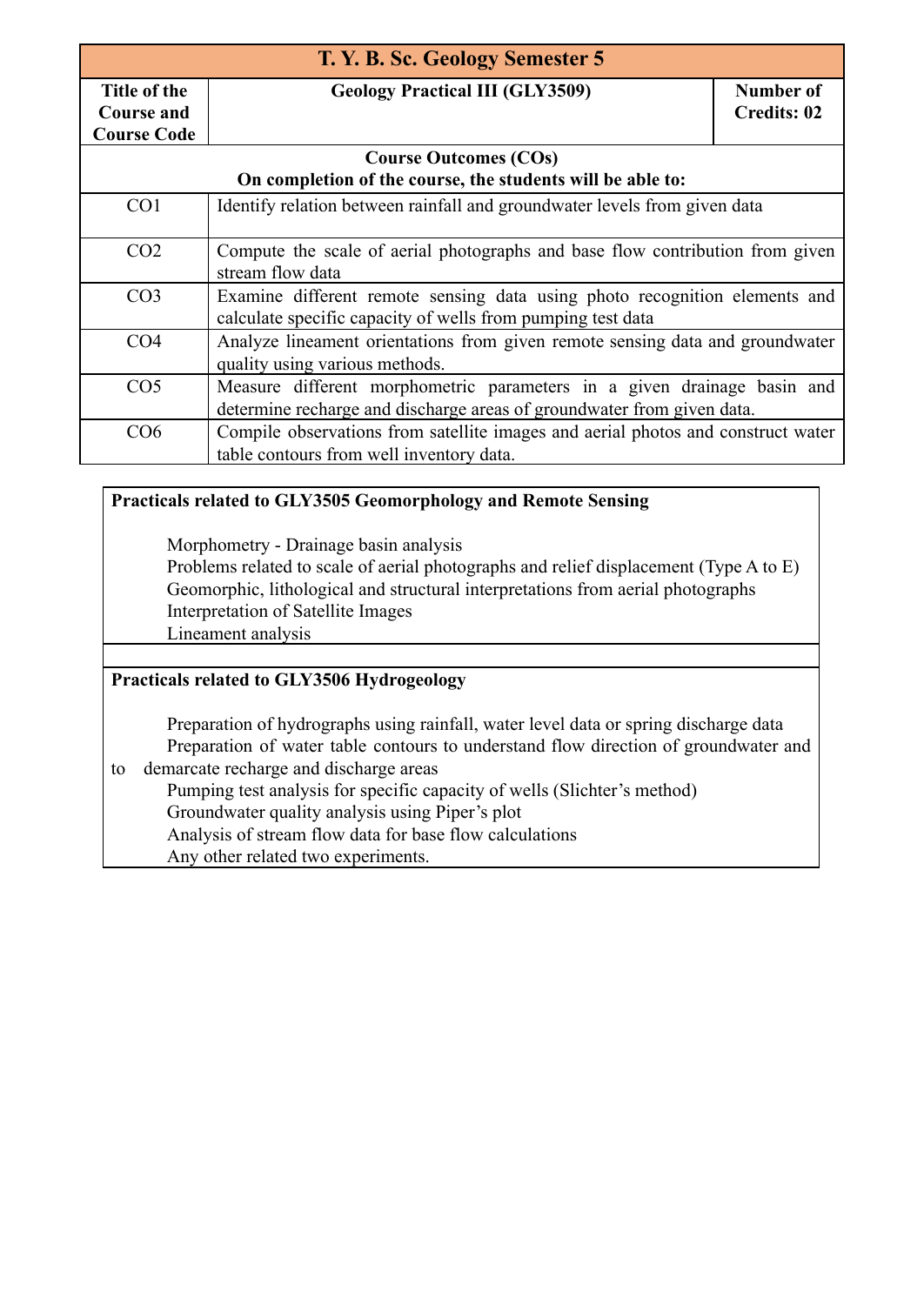| T. Y. B. Sc. Geology Semester 5 |                                                                               |                    |  |
|---------------------------------|-------------------------------------------------------------------------------|--------------------|--|
| Title of the                    | <b>Techniques in Sedimentology (GLY3511)</b>                                  | Number of          |  |
| <b>Course and</b>               |                                                                               | <b>Credits: 02</b> |  |
| <b>Course Code</b>              |                                                                               |                    |  |
|                                 | <b>Course Outcomes (COs)</b>                                                  |                    |  |
|                                 | On completion of the course, the students will be able to:                    |                    |  |
| CO <sub>1</sub>                 | Describe various techniques in sedimentology.                                 |                    |  |
| CO <sub>2</sub>                 | Discuss the systematic approach to field log preparation.                     |                    |  |
| CO <sub>3</sub>                 | Illustrate the concept of granulometric, provenance and paleocurrent studies. |                    |  |
| CO <sub>4</sub>                 | Analyse the given sedimentological data.                                      |                    |  |
| CO <sub>5</sub>                 | Evaluate the sedimentological data to determine depositional environment and  |                    |  |
|                                 | source area.                                                                  |                    |  |
| CO6                             | Prepare and validate the given sedimentological data by using bivariant and   |                    |  |
|                                 | multivariant plots.                                                           |                    |  |

| Unit No.    | <b>Title of Unit and Contents</b>                                                                                                                                                                                                                                                                         | No. of<br>Lecture<br>S |
|-------------|-----------------------------------------------------------------------------------------------------------------------------------------------------------------------------------------------------------------------------------------------------------------------------------------------------------|------------------------|
|             | <b>Techniques in Sedimentology - I</b><br>Systematic approach to field log preparation, Granulometric analysis,<br>graphical representation and interpretation of grain size data,<br>Provenance studies by Heavy Mineral, Modal and Geochemical<br>analyses, graphical representation and interpretation | 18                     |
| $\mathbf H$ | <b>Techniques in Sedimentology - II</b><br>Paleocurrent analysis, field data collection, graphical representation<br>and interpretation, Analysis using basic software                                                                                                                                    | 18                     |

1. Tucker, M. E. (1988) Techniques in Sedimentology, Blackwell Scientific Publications, Boston

2. Tucker, M. E. (2011) Sedimentary Rocks in the Field: A Practical Guide, Wiley-Blackwell

3. Nichols Gary (2009) Sedimentology and Stratigraphy, Wiley-Blackwell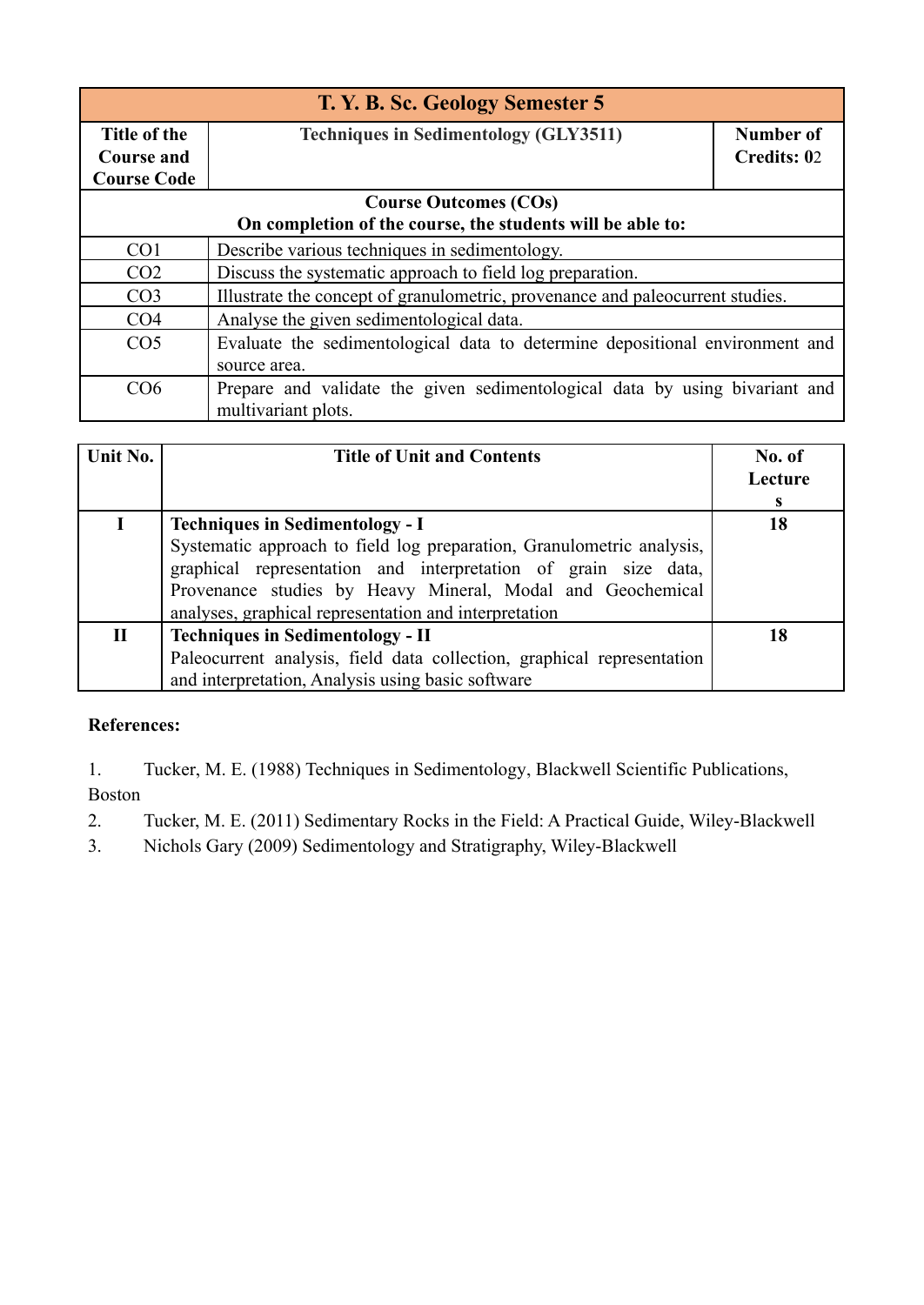| T. Y. B. Sc. Geology Semester 5 |                                                                                                    |                    |  |
|---------------------------------|----------------------------------------------------------------------------------------------------|--------------------|--|
| Title of the                    | <b>Gemmology (GLY3512)</b>                                                                         | <b>Number of</b>   |  |
| <b>Course and</b>               |                                                                                                    | <b>Credits: 02</b> |  |
| <b>Course Code</b>              |                                                                                                    |                    |  |
|                                 | <b>Course Outcomes (COs)</b>                                                                       |                    |  |
|                                 | On completion of the course, the students will be able to:                                         |                    |  |
| CO <sub>1</sub>                 | Describe the attributes of gemstones                                                               |                    |  |
| CO <sub>2</sub>                 | Discuss the use of different gem instruments in identification of the gemstones                    |                    |  |
| CO <sub>3</sub>                 | Examine the treatments used in the gemstones to enhance their attributes                           |                    |  |
| CO <sub>4</sub>                 | Compare various gemstones based on their physical and optical properties.                          |                    |  |
| CO <sub>5</sub>                 | Discriminate between synthetic and natural gemstones                                               |                    |  |
| CO6                             | Organize various gemstones into different groups based on their physical and<br>optical properties |                    |  |

| Unit No.     | <b>Title of Unit and Contents</b>                                 | No. of<br><b>Lectures</b> |
|--------------|-------------------------------------------------------------------|---------------------------|
|              | <b>Introduction and Gem Species</b>                               | 18                        |
|              | Attributes, formation and basic properties of gems, Gem           |                           |
|              | instruments and their use in gemstone identification, Causes of   |                           |
|              | colours in gemstones, Description of typical gem species with     |                           |
|              | respect to their varieties (colour wise), Chemical composition,   |                           |
|              | Crystal system, Physical and optical properties, Characteristic   |                           |
|              | inclusions and Geographical Occurrences                           |                           |
| $\mathbf{H}$ | Diamonds, Gem Synthesis, Treatments and Gem Identification        | 18                        |
|              | Treatments of gemstones and their detection, Imitation and        |                           |
|              | composite stones, Gem synthesis and distinction between Synthetic |                           |
|              | and Natural gemstones, Advance Techniques of gem Identification,  |                           |
|              | Opaque gem varieties, Rare gemstones, Organic gemstones,          |                           |
|              | Diamonds                                                          |                           |

1. Anderson B.W (2011) Gem Testing, Read books Ltd.

2. Karanth RV (2000) Gem & gem Industry in India (Memoir 45), Geological society of India, Bangalore<br>3. Read, P.G

Read, P.G (2005) Gemmology, Elsevier / Butterworth - Heinemann

4. Bruton Eric (1978) Diamonds, Chilton Book Company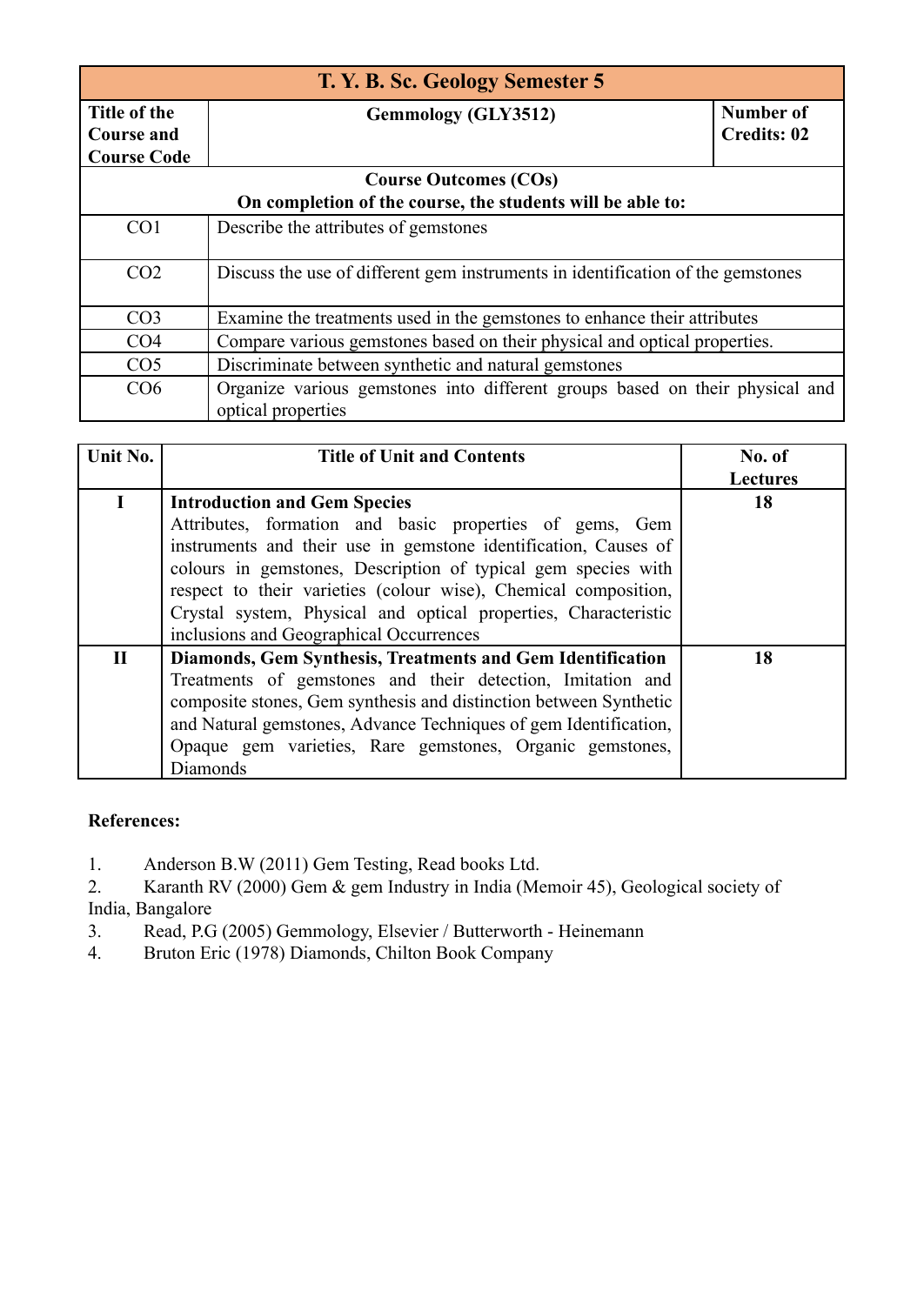| T. Y. B. Sc. Geology Semester 6                            |                                                                                     |                    |
|------------------------------------------------------------|-------------------------------------------------------------------------------------|--------------------|
| Title of the                                               | <b>Economic Geology (GLY3601)</b>                                                   | <b>Number of</b>   |
| Course and                                                 |                                                                                     | <b>Credits: 02</b> |
| <b>Course Code</b>                                         |                                                                                     |                    |
|                                                            | <b>Course Outcomes (COs)</b>                                                        |                    |
| On completion of the course, the students will be able to: |                                                                                     |                    |
| CO <sub>1</sub>                                            | Describe various ore minerals on the basis of their physical and chemical           |                    |
|                                                            | properties.                                                                         |                    |
| CO <sub>2</sub>                                            | Discuss various processes involved in ore formation.                                |                    |
|                                                            |                                                                                     |                    |
| CO <sub>3</sub>                                            | Outline the information about the geographical occurrence of different ores in      |                    |
|                                                            | India.                                                                              |                    |
| CO <sub>4</sub>                                            | Compare various metallic and non-metallic deposits.                                 |                    |
| CO <sub>5</sub>                                            | Justify occurrence of metallic and non-metallic deposits in an area on the basis of |                    |
|                                                            | geological parameters.                                                              |                    |
| CO <sub>6</sub>                                            | Prepare a report about metallic and non-metallic deposits collected from the field. |                    |

| Unit No.     | <b>Title of Unit and Contents</b>                                    | No. of          |
|--------------|----------------------------------------------------------------------|-----------------|
|              |                                                                      | <b>Lectures</b> |
| I            | Basics of economic geology and processes of formation of             | 18              |
|              | mineral deposits - Introduction: Ore, gangue, tenor, syngenetic      |                 |
|              | and epigenetic deposits, Classification of metalliferous and         |                 |
|              | non-metalliferous deposits, Processes of formation of mineral        |                 |
|              | deposits: Primary Processes- Magmatic concentration and              |                 |
|              | Hydrothermal Process; Secondary Processes - Oxidation and            |                 |
|              | Supergene enrichment, Evaporation, Residual concentration and        |                 |
|              | Mechanical concentration                                             |                 |
| $\mathbf{I}$ | Study of metallic and non-metallic deposits:                         | 18              |
|              | Study of following metallic deposits with reference to their mode    |                 |
|              | of occurrence, mineralogy, properties, uses, geological<br>and       |                 |
|              | geographical distribution: Precious metals, non-ferrous metals and   |                 |
|              | iron and ferro alloy metals                                          |                 |
|              | Study of following non-metallic mineral deposits with reference to   |                 |
|              | mode of occurrence, properties and uses: Industrial and              |                 |
|              | manufacturing materials, chemical minerals, fertilizer minerals,     |                 |
|              | abrasives $\&$ abrasive minerals and refractory minerals             |                 |
|              | Study of Radioactive minerals                                        |                 |
|              | Coal - origin, varieties, mode of occurrence, coal deposits in India |                 |
|              | (Raniganj and Bokaro), coal fields of Maharashtra                    |                 |

- 1. Jeason and Bateman (1981) Economic mineral deposits, John Wiley and Sons.
- 2. Gokhale &Rao (1978) Ore deposits of India, Thomson press (India) limited.
- 3. Umeshwar Prasad (2003) Economic Geology, Satish Kumar Jain, CBS Publishers and Distributers.
- 4. Krishnaswamy, Subbier (1979) *India's mineral resources*, 2<sup>nd</sup> edition: New Delhi, Oxford and IBH Publishing
- 5. D. N. Wadia (1966) India's Minerals, National Book Trust
- 6. Robert L. Bates (1969) Geology of the Industrial Rocks & Minerals, Dover Publications
- 7. Economic mineral deposits of India by Umate (IBM)
- 8. Park & McDermitt (1997) Economic Ore Deposits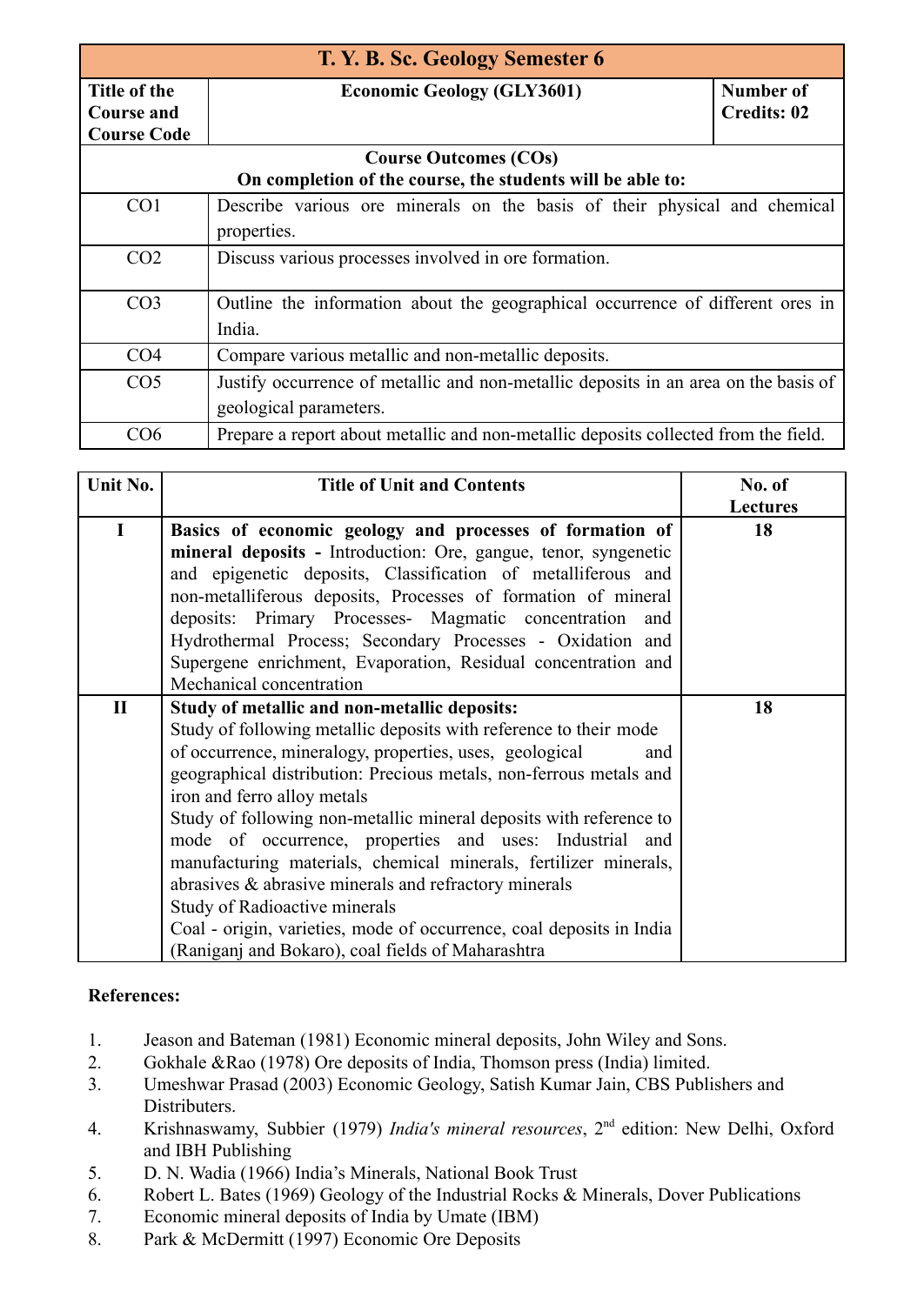9. Reports of IBM, DGM, GSI and MECL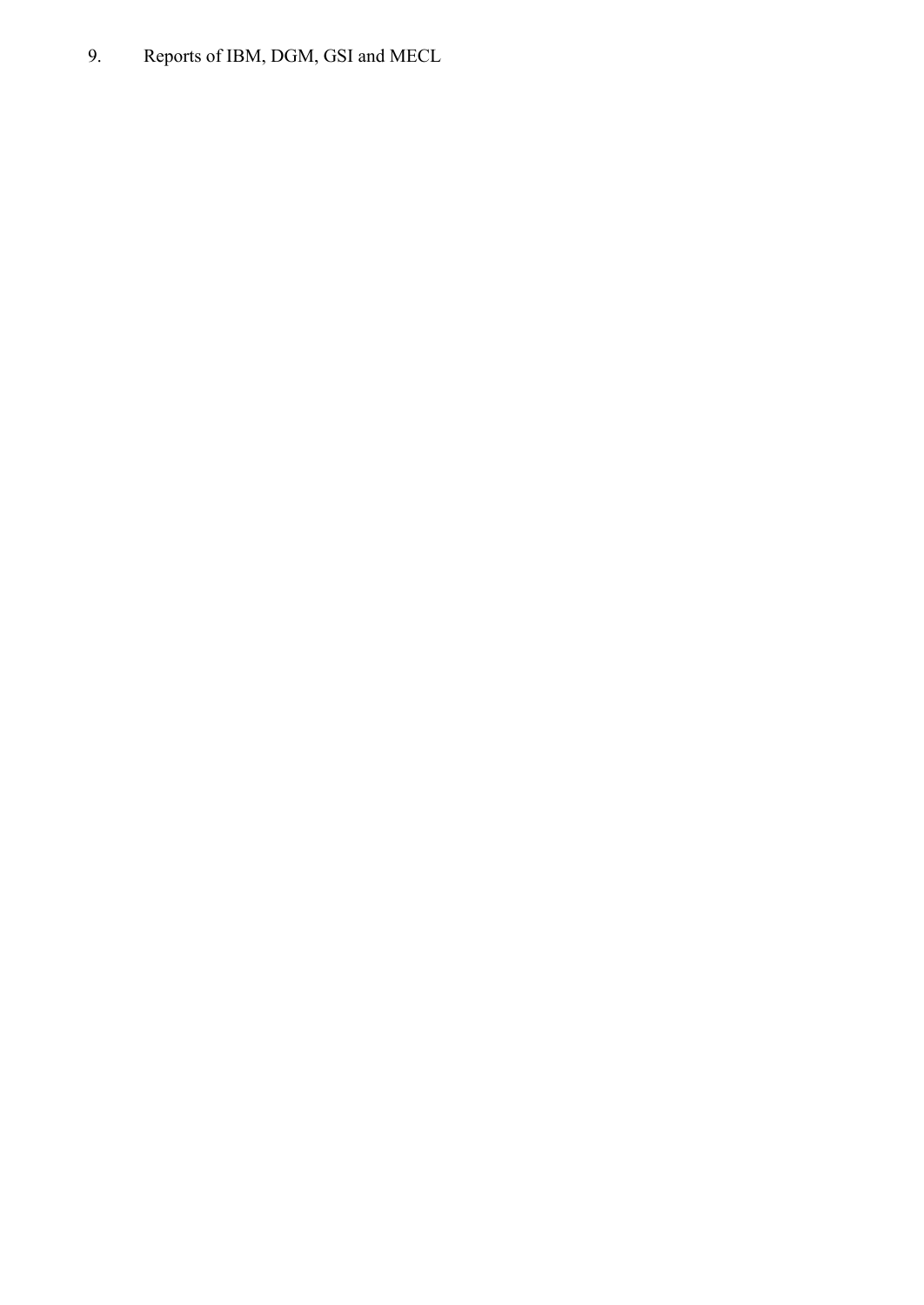| T. Y. B. Sc. Geology Semester 5                         |                                                                        |                                 |  |
|---------------------------------------------------------|------------------------------------------------------------------------|---------------------------------|--|
| Title of the<br><b>Course and</b><br><b>Course Code</b> | <b>Oceanic and Atmospheric Sciences (GLY3602)</b>                      | Number of<br><b>Credits: 02</b> |  |
|                                                         | <b>Course Outcomes (COs)</b>                                           |                                 |  |
|                                                         | On completion of the course, the students will be able to:             |                                 |  |
| CO <sub>1</sub>                                         | Define structure of atmosphere and oceans.                             |                                 |  |
| CO <sub>2</sub>                                         | Discuss basic concepts related to oceanic and atmospheric circulation. |                                 |  |
| CO <sub>3</sub>                                         | Illustrate the concept of Coupled Ocean-Atmosphere Systems.            |                                 |  |
| CO <sub>4</sub>                                         | Analyze the types of clouds and oceanic floor features.                |                                 |  |
| CO <sub>5</sub>                                         | Review greenhouse effect, climate change and related concepts.         |                                 |  |
| CO6                                                     | Compile different types of climate change related data.                |                                 |  |

| Unit No.     | <b>Title of Unit and Contents</b>                                   | No. of          |
|--------------|---------------------------------------------------------------------|-----------------|
|              |                                                                     | <b>Lectures</b> |
| I            | <b>Introduction to Oceans and Atmosphere</b>                        | 18              |
|              | <b>Oceans</b> - Hypsography of ocean floor, Physical and chemical   |                 |
|              | properties of sea water and their spatial variation, Residence time |                 |
|              | of elements in sea water, Introduction to thermohaline circulation  |                 |
|              | and oceanic conveyor belt, Major water masses of the world's        |                 |
|              | oceans                                                              |                 |
|              | <b>Atmosphere -</b> Structure of atmosphere, Greenhouse gases and   |                 |
|              | effect, Cloud formation and precipitation processes, Insolation and |                 |
|              | heat budget of Earth                                                |                 |
| $\mathbf{I}$ | <b>Coupled Ocean-Atmosphere Systems</b>                             | 18              |
|              | El-Niño Southern oscillations (ENSO), General weather system of     |                 |
|              | Indian subcontinent - Monsoon,                                      |                 |
|              | Jet stream, Cyclones, Western disturbances, Severe local            |                 |
|              | convective systems, Distribution of precipitation over India        |                 |

- 1. Surendra Kumar (2011) R Gupta's Popular Master Guide: CSIR-UGC NET / JRF Earth, Atmospheric, Ocean and Planetary Sciences, Ramesh Publishing House.
- 2. Wallace, J. M. and Hobbs, P. V. (2006)Atmospheric Sciences: An introductory Survey, Elsevier Science,
- 3. Albert Defant (1961) Physical Oceanography, Pergamon, New York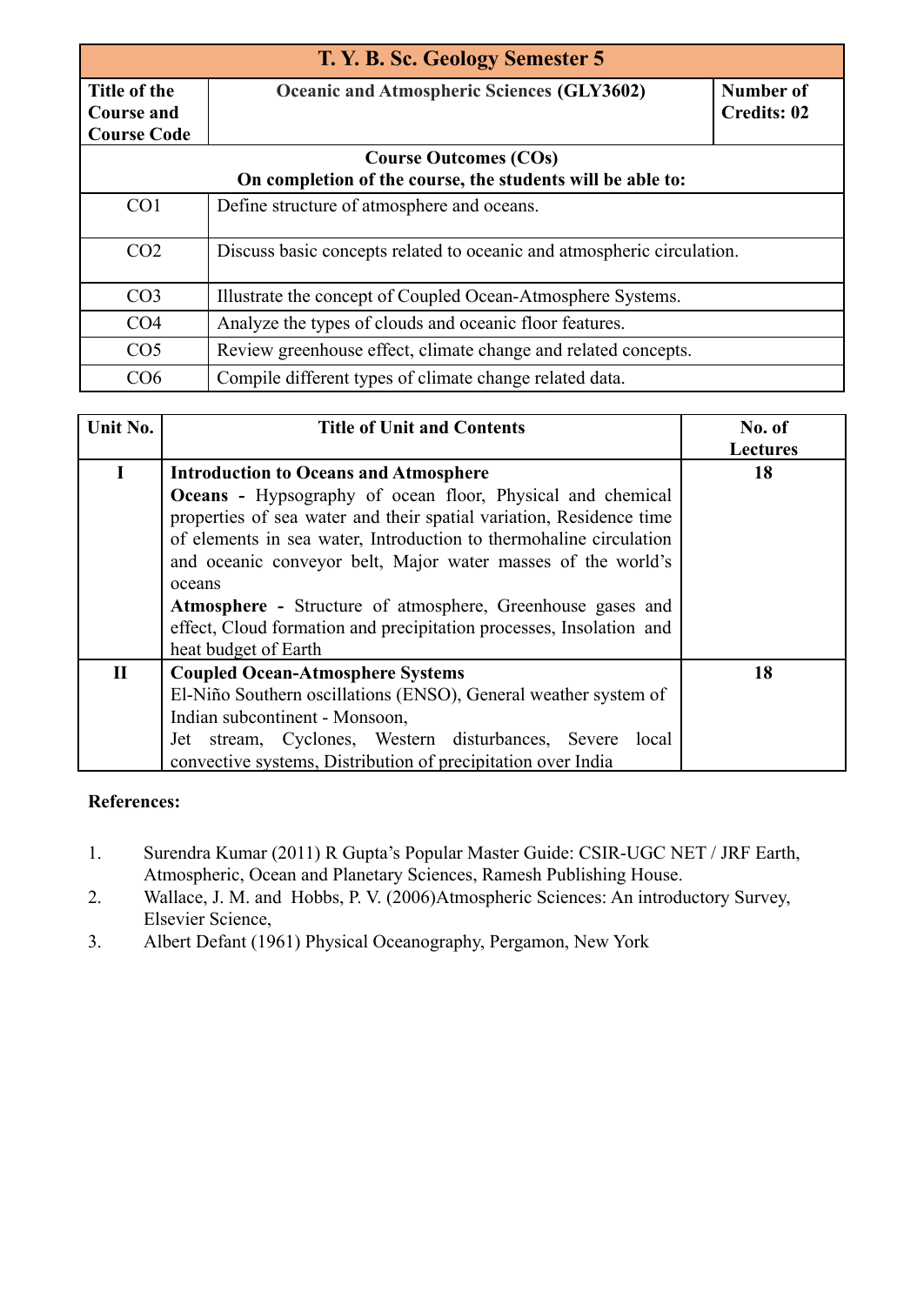| T. Y. B. Sc. Geology Semester 6 |                                                                                |                    |  |
|---------------------------------|--------------------------------------------------------------------------------|--------------------|--|
| Title of the                    | <b>Igneous and Metamorphic Petrology (GLY3603)</b>                             | Number of          |  |
| <b>Course and</b>               |                                                                                | <b>Credits: 02</b> |  |
| <b>Course Code</b>              |                                                                                |                    |  |
|                                 | <b>Course Outcomes (COs)</b>                                                   |                    |  |
|                                 | On completion of the course, the students will be able to:                     |                    |  |
| CO <sub>1</sub>                 | Recall textural and mineralogical characters of igneous and metamorphic rocks. |                    |  |
|                                 |                                                                                |                    |  |
| CO <sub>2</sub>                 | Catagorize igneous and metamorphic rocks on the basis of physical and optical  |                    |  |
|                                 | properties.                                                                    |                    |  |
| CO <sub>3</sub>                 | Examine and classify igneous and metamorphic rocks.                            |                    |  |
| CO <sub>4</sub>                 | Analyze ACF and Norm data                                                      |                    |  |
| CO <sub>5</sub>                 | Compare different metamorphic facies, igneous rock kindreds and provinces.     |                    |  |
| CO6                             | Prepare a report about the rock samples collected from the field.              |                    |  |

| Unit No.     | <b>Title of Unit and Contents</b>                                    | No. of          |
|--------------|----------------------------------------------------------------------|-----------------|
|              |                                                                      | <b>Lectures</b> |
| $\bf{I}$     | <b>Igneous Petrology</b>                                             | 18              |
|              | Types of Magma: Primary and derivative, Crystallization of           |                 |
|              | Magma: Unicomponent magma, Bicomponent magma, Phase rule,            |                 |
|              | Eutectic Crystallization, Solid solution series, Binary magma with   |                 |
|              | an incongruent melting compounds: Leucite - silica system.           |                 |
|              | Ternary system: Albite - Anorthite - Diopside system, Processes      |                 |
|              | of Magmatic Differentiation, Role of volatile constituents in        |                 |
|              | differentiation of magma, Classification of igneous rocks -          |                 |
|              | Complexity in classification, Shand's classification,<br><b>CIPW</b> |                 |
|              | classification, IUGS (plutonic, volcanic) classifications,           |                 |
|              | Petrographic Provinces, Rock Kindreds and Description of Igneous     |                 |
|              | Rocks, Migmatites                                                    |                 |
| $\mathbf{I}$ | <b>Metamorphic Petrology</b>                                         | 18              |
|              | Metamorphism as a process and types of metamorphism,                 |                 |
|              | Metamorphic Reconstitution, Barrowian zones and Metamorphic          |                 |
|              | facies, Thermal Metamorphism, Dynamic / Cataclastic                  |                 |
|              | Metamorphism, Regional Metamorphism, Pnuematolysis<br>$\alpha$       |                 |
|              | Metasomatism                                                         |                 |

- 1. Turner and Verhoogen (1951) Igneous and metamorphic Petrology, McGraw-Hill.
- 2. Elher and Blatt (1982) Igneous, metamorphic and sedimentary Rocks, Freeman.
- 3. John D. Winter (2010) Principles of Igneous and Metamorphic Petrology, Prentice Hall.
- 4. Tyrrell G. W. (1978) Principles of Petrology, Springer
- 5. Bruce Yardley and Clare Warren (1991) Introduction to Metamorphic Petrology, Longman Scientific & Technical
- 6. M. Wilson (2007) Igneous Petrogenesis, Springer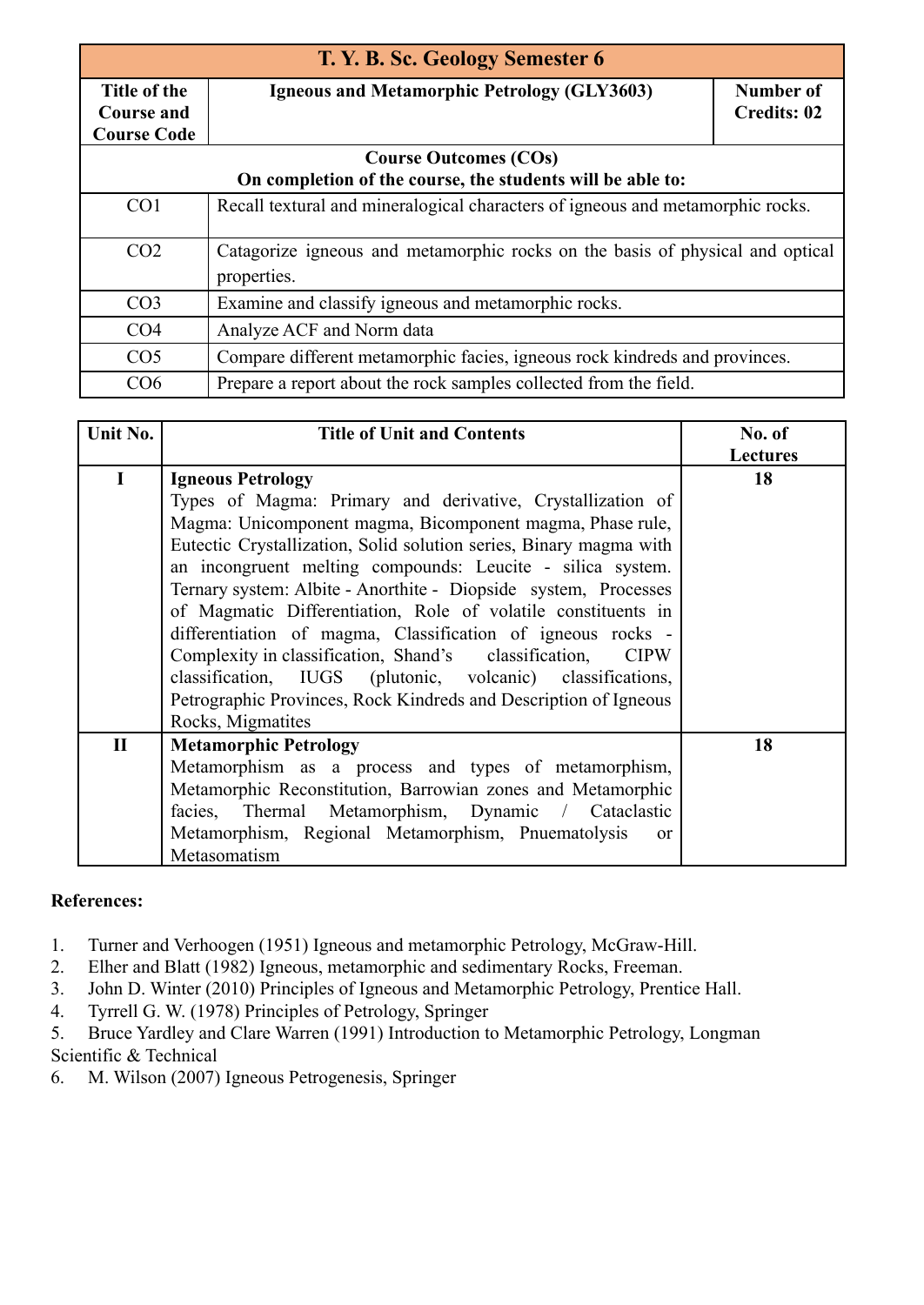| T. Y. B. Sc. Geology Semester 6 |                                                                                     |                    |
|---------------------------------|-------------------------------------------------------------------------------------|--------------------|
| Title of the                    | Geology of India II (GLY3604)                                                       | Number of          |
| <b>Course and</b>               |                                                                                     | <b>Credits: 02</b> |
| <b>Course Code</b>              |                                                                                     |                    |
|                                 | <b>Course Outcomes (COs)</b>                                                        |                    |
|                                 | On completion of the course, the students will be able to:                          |                    |
| CO <sub>1</sub>                 | Recall principles of stratigraphy and geological time scale giving special emphasis |                    |
|                                 | on Phanerozoic Eon.                                                                 |                    |
| CO <sub>2</sub>                 | Discuss the criteria used in developing the Phanerozoic Stratigraphy of India.      |                    |
| CO <sub>3</sub>                 | Classify Palaeozoic, Mesozoic and Cenozoic Systems or Groups on the basis of        |                    |
|                                 | lithology, stratigraphic characters and boundary problems.                          |                    |
| CO <sub>4</sub>                 | Compare various events during Phanerozoic Eon.                                      |                    |
| CO <sub>5</sub>                 | Determine the economic importance of rocks associated with various Phanerozoic      |                    |
|                                 | basins of India.                                                                    |                    |
| CO <sub>6</sub>                 | Prepare a report on rock samples collected from various stratigraphic horizons.     |                    |

| Unit No.     | <b>Title of Unit and Contents</b>                                   | No. of          |
|--------------|---------------------------------------------------------------------|-----------------|
|              |                                                                     | <b>Lectures</b> |
| $\mathbf{L}$ | <b>Introduction to Phanerozoic Stratigraphy and Palaeontology</b>   | 18              |
|              | <b>Stratigraphic Boundary Problems - Introduction to Geological</b> |                 |
|              | systems with reference to their global type area, Precambrian -     |                 |
|              | Cambrian boundary, Permo - Triassic Boundary, Cretaceous -          |                 |
|              | Palaeogene Boundary, Palaeogene - Neogene Boundary                  |                 |
|              | Palaeontology - Morphology, Classification & distribution of        |                 |
|              | Graptolites, Gondwana Flora, Mass extinctions,                      |                 |
|              | Phanerozoic Stratigraphy of Extra - Peninsular India                |                 |
|              | -Classification, lithological succession and fossil content         |                 |
| $\mathbf{I}$ | Phanerozoic Stratigraphy of Peninsular India - Palaeozoic           | 18              |
|              | Formations of Peninsular India, Mesozoic Formations of              |                 |
|              | Peninsular India, Cenozoic Formations of Peninsular India, Deccan   |                 |
|              | Volcanic Province, Stratigraphy of Maharashtra in brief             |                 |

- 1. Vaidynadhan, R and Ramakrishnan, M (2010) Geology of India, Geological Society of India Publication, Bangalore. Vol. II
- 2. Valdiya K. S. (2010) The Making of India: Geodynamic Evolution, Springer
- 3. Ravindra Kumar (2018) Fundamentals of Historical Geology and Stratigraphy of India, New Age Publications.
- 4. Krishnan, M. S. (1982) Geology of India and Burma, 6<sup>th</sup> Edition. CBS Publ.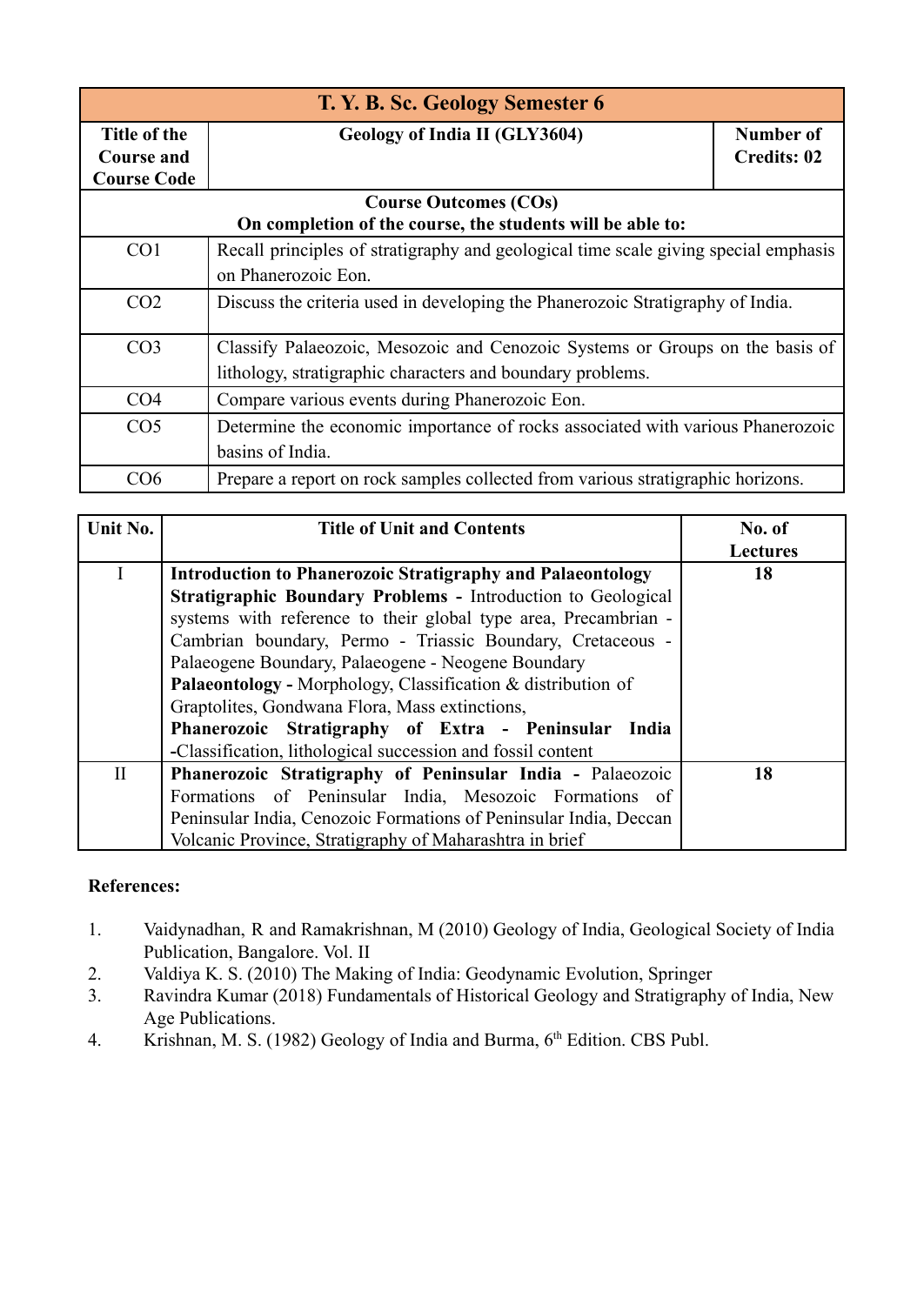| T. Y. B. Sc. Geology Semester 6   |                                                                 |                                 |  |
|-----------------------------------|-----------------------------------------------------------------|---------------------------------|--|
| Title of the<br><b>Course and</b> | <b>Petroleum Geology (GLY3605)</b>                              | Number of<br><b>Credits: 02</b> |  |
| <b>Course Code</b>                | <b>Course Outcomes (COs)</b>                                    |                                 |  |
|                                   | On completion of the course, the students will be able to:      |                                 |  |
| CO <sub>1</sub>                   | Describe occurrence and distribution of petroleum within rocks. |                                 |  |
| CO <sub>2</sub>                   | Explain the origin, migration and accumulation of petroleum.    |                                 |  |
| CO <sub>3</sub>                   | Classify various reservoirs and traps.                          |                                 |  |
| CO <sub>4</sub>                   | Categorise various types of petroliferous basins of India.      |                                 |  |
| CO <sub>5</sub>                   | Evaluate geological occurrences of petroleum.                   |                                 |  |
| CO6                               | Organise the geological data from various petroliferous basins. |                                 |  |

| Unit No. | <b>Title of Unit and Contents</b>                                                                                                                                                                                             | No. of<br><b>Lectures</b> |
|----------|-------------------------------------------------------------------------------------------------------------------------------------------------------------------------------------------------------------------------------|---------------------------|
|          | Petroleum Geology - I - Occurrence of petroleum, nature of<br>source rock, Reservoir and Traps, Origin, migration and<br>accumulation of petroleum                                                                            | 18                        |
| П        | Petroleum Geology - II - Classification and composition of<br>petroleum products Physical properties of petroleum, composition<br>of biomass, Kerogen - Composition and types, Petroliferous basins<br>of India and the world |                           |

- 1. Levorsen, A. I., (2004) Geology of Petroleum, CBS Publishers and Distributors
- 2. Selley, R. C., (1998) Elements of Petroleum Geology: W.H. Freeman & Company, New York
- 3. Deshpande, B. G. (2009) The world of Petroleum, New Age International, New Delhi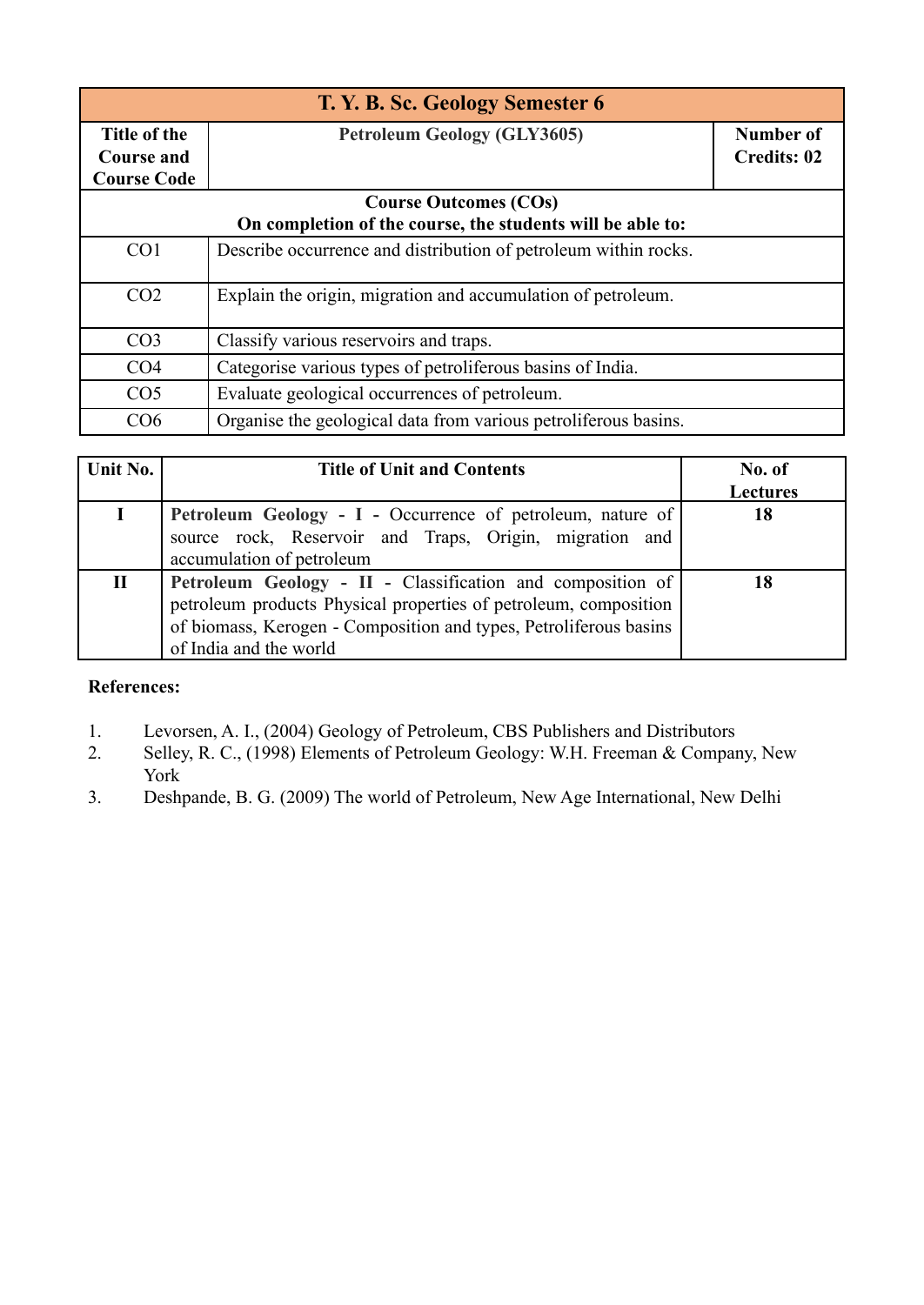| T. Y. B. Sc. Geology Semester 6 |                                                                                 |                    |
|---------------------------------|---------------------------------------------------------------------------------|--------------------|
| Title of the                    | <b>Geophysical Prospecting (GLY3606)</b>                                        | Number of          |
| <b>Course and</b>               |                                                                                 | <b>Credits: 02</b> |
| <b>Course Code</b>              |                                                                                 |                    |
|                                 | <b>Course Outcomes (COs)</b>                                                    |                    |
|                                 | On completion of the course, the students will be able to:                      |                    |
| CO <sub>1</sub>                 | Recall fundamental concepts associated with gravity, magnetism, electricity and |                    |
|                                 | wave motion.                                                                    |                    |
| CO <sub>2</sub>                 | Summarize various geophysical properties of the earth related to gravity,       |                    |
|                                 | magnetism, electricity and wave motion.                                         |                    |
| CO <sub>3</sub>                 | Apply geophysical concepts in prospecting of economically important deposits.   |                    |
| CO <sub>4</sub>                 | Analyse and calculate various geophysical properties of the earth using         |                    |
|                                 | geophysical data.                                                               |                    |
| CO <sub>5</sub>                 | Evaluate the geophysical character of rocks.                                    |                    |
| CO6                             | Compile and validate geophysical data using field observations.                 |                    |

| Unit No.     | <b>Title of Unit and Contents</b>                                                                                                                                                                                                                                                                                                                                                                                                                                                                                                                                                                                                                                         | No. of          |
|--------------|---------------------------------------------------------------------------------------------------------------------------------------------------------------------------------------------------------------------------------------------------------------------------------------------------------------------------------------------------------------------------------------------------------------------------------------------------------------------------------------------------------------------------------------------------------------------------------------------------------------------------------------------------------------------------|-----------------|
|              |                                                                                                                                                                                                                                                                                                                                                                                                                                                                                                                                                                                                                                                                           | <b>Lectures</b> |
| $\mathbf I$  | <b>Gravity and Magnetic Prospecting of the Earth</b>                                                                                                                                                                                                                                                                                                                                                                                                                                                                                                                                                                                                                      | 18              |
|              | Gravity Prospecting - Law of Universal Gravitation-concept,<br>gravitational acceleration, Gravitational potential, mass and density<br>distribution in the earth, Gravitational prospecting - Measurement<br>of gravity - instruments and their principles, Corrections of gravity<br>measurements, Representation and interpretations of gravity<br>measurements<br><b>Magnetic Prospecting - Physics of magnetism, Geomagnetism <math>\&amp;</math></b><br>Rock magnetism, Palaeomagnetism - Concept and applications,<br>Magnetic Prospecting - Measurement of magnetism - instruments<br>and their principles, representation and interpretation of magnetic<br>data |                 |
| $\mathbf{I}$ | <b>Electric and Seismic Prospecting of the Earth</b>                                                                                                                                                                                                                                                                                                                                                                                                                                                                                                                                                                                                                      | 18              |
|              | <b>Electric Prospecting - Electrical Principles, Electrical Properties</b><br>of earth- Electric conductivity in the earth, Electrical prospecting -<br>Introduction to Natural potential and currents, Self potential,<br>Resistivity, VES, Induced polarization, telluric currents                                                                                                                                                                                                                                                                                                                                                                                      |                 |
|              | Seismology and Seismic Prospecting - Seismic waves - Types,<br>characters, Seismic wave propagation - Huygen's principle,<br>Fermat's principle, critical reflection, Seismic Prospecting -<br>Reflection seismology - reflection at horizontal surface, reflection<br>at inclined surface, concept of seismic noise                                                                                                                                                                                                                                                                                                                                                      |                 |

1. Ramchandra Rao (1975) Outlines of geophysical prospecting: a manual for geologists, University of Mysore.

2. William Lowrie (1997) Fundamentals of Geophysics, Cambridge University Press

3. Dobrin M. B. (1960) Introduction to Geophysical Prospecting, Mcgraw Hill.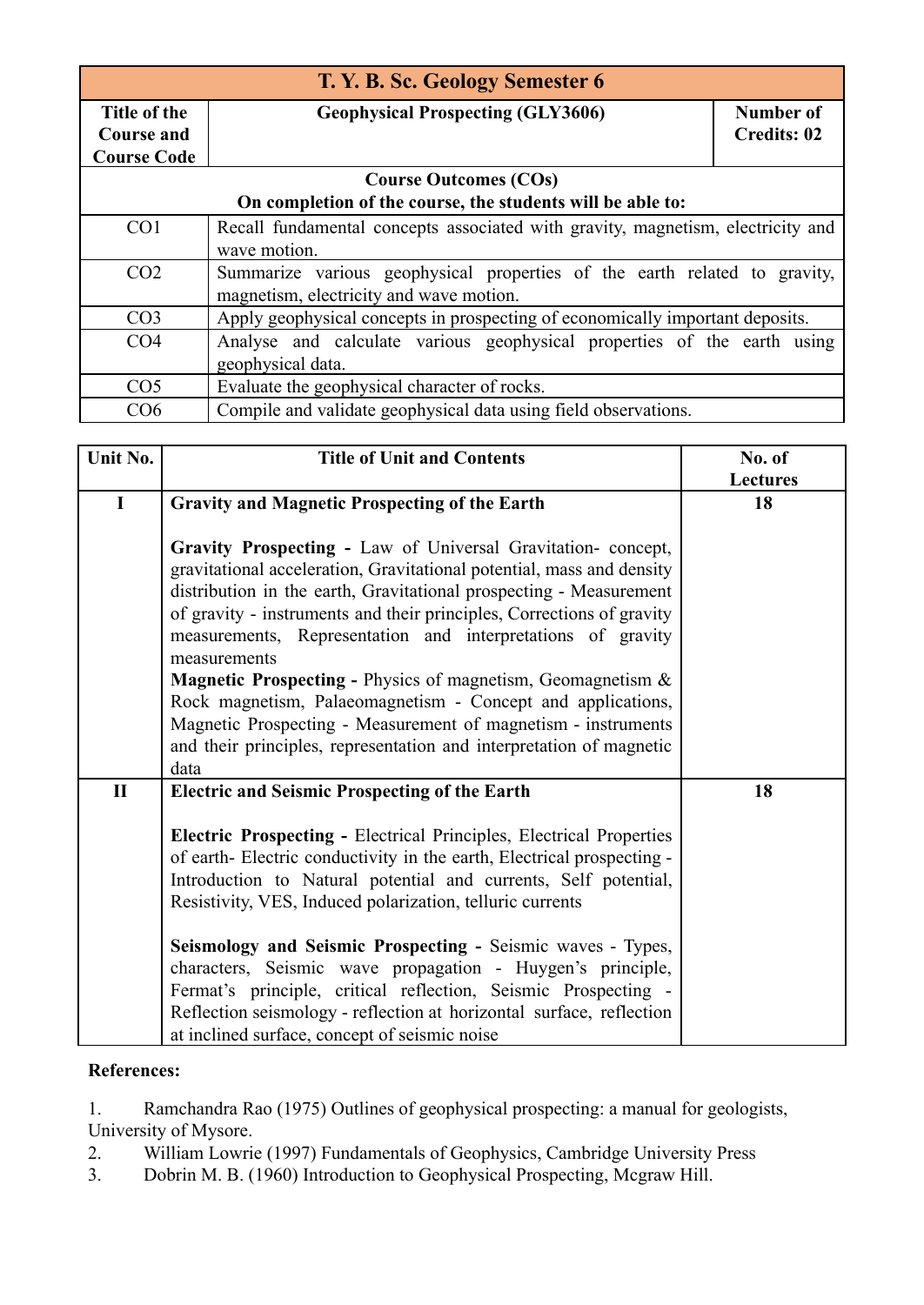| T. Y. B. Sc. Geology Semester 6 |                                                                                |                    |
|---------------------------------|--------------------------------------------------------------------------------|--------------------|
| Title of the                    | <b>Geology Practical IV (GLY3607)</b>                                          | Number of          |
| <b>Course and</b>               |                                                                                | <b>Credits: 02</b> |
| <b>Course Code</b>              |                                                                                |                    |
|                                 | <b>Course Outcomes (COs)</b>                                                   |                    |
|                                 | On completion of the course, the students will be able to:                     |                    |
| CO <sub>1</sub>                 | Identify economic and industrial minerals in hand specimens and name major     |                    |
|                                 | oceanic and atmospheric current systems.                                       |                    |
| CO <sub>2</sub>                 | Give examples of occurrence of economic deposits in India.                     |                    |
|                                 |                                                                                |                    |
| CO <sub>3</sub>                 | Classify different economic minerals according to their chemical composition.  |                    |
| CO <sub>4</sub>                 | Compare geological occurrence of different economically important deposits and |                    |
|                                 | analyse different types of meteorological data.                                |                    |
| CO <sub>5</sub>                 | Determine the use of different economically important deposits in industries.  |                    |
| CO6                             | Construct bathymetric profiles from given bathymetric charts.                  |                    |

#### **Practicals related to GLY3601 Economic Geology**

Megascopic study of ore minerals - I

Megascopic study of ore minerals - II

Megascopic study of industrial minerals - I

Megascopic study of industrial minerals - II

Preparation of ore mineral maps of India for the following:

Fe, Mn, Cr, Cu, Pb, Zn & Al.

## **Practicals related to GLY3602 Oceanic and Atmospheric Sciences**

Preparation of isotherms

Preparation of isobars

Analysis of rainfall data

Study of the oceanic conveyor belt with major current systems

Construction and study of (ocean) bathymetric profile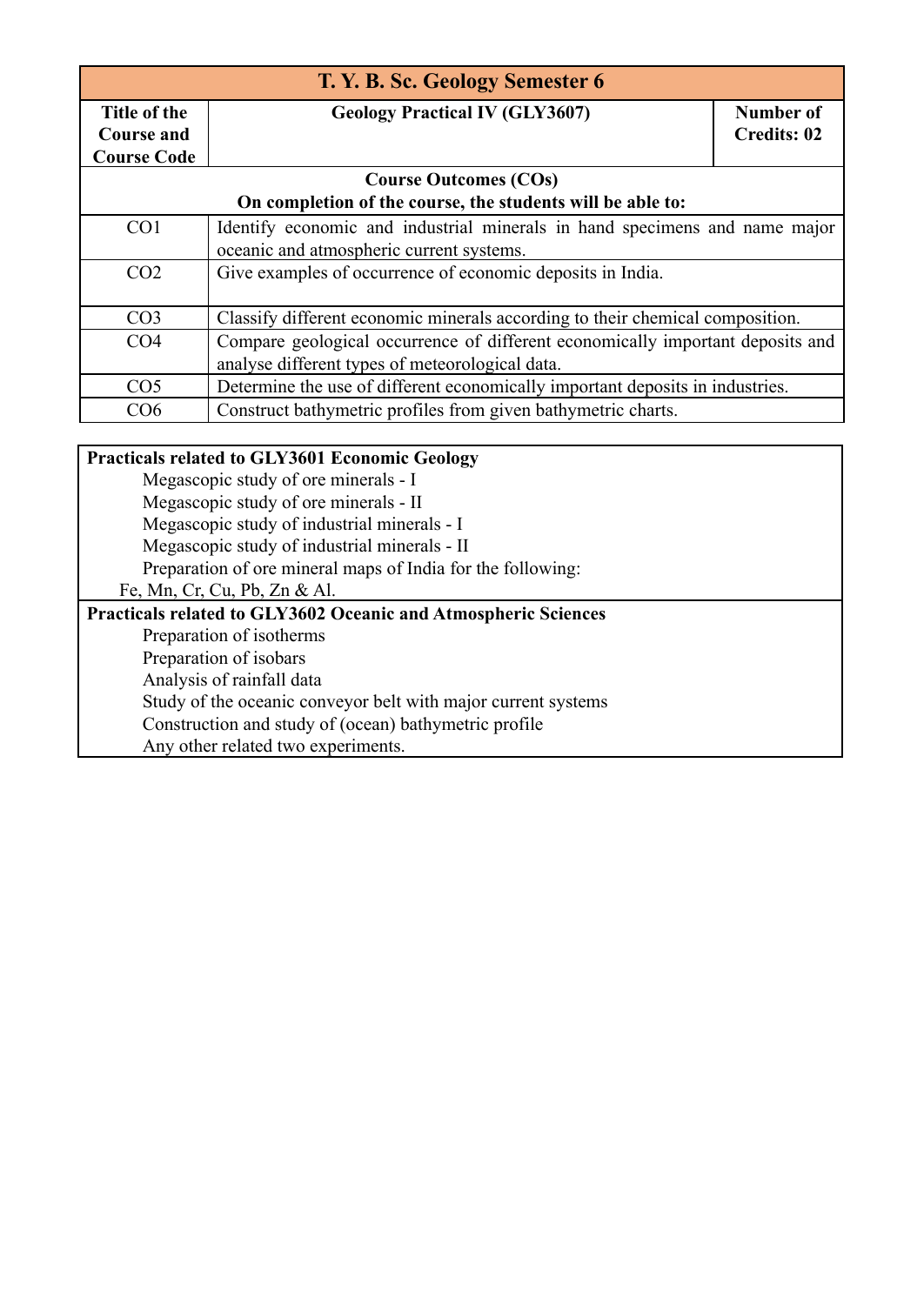| T. Y. B. Sc. Geology Semester 6 |                                                                                               |                    |  |
|---------------------------------|-----------------------------------------------------------------------------------------------|--------------------|--|
| Title of the                    | <b>Geology Practical V (GLY3608)</b>                                                          | Number of          |  |
| <b>Course and</b>               |                                                                                               | <b>Credits: 02</b> |  |
| <b>Course Code</b>              |                                                                                               |                    |  |
|                                 | <b>Course Outcomes (COs)</b>                                                                  |                    |  |
|                                 | On completion of the course, the students will be able to:                                    |                    |  |
| CO <sub>1</sub>                 | Recall different rock textures and structures.                                                |                    |  |
| CO <sub>2</sub>                 | Categorize various megascopic and microscopic rocks using physical and optical<br>properties. |                    |  |
| CO <sub>3</sub>                 | Examine different rocks and plant fossils in hand specimen.                                   |                    |  |
| CO <sub>4</sub>                 | Compare the stratigraphy of various Phanerozoic units of India.                               |                    |  |
| CO <sub>5</sub>                 | Determine nature of protolith by ACF diagrams.                                                |                    |  |
| CO6                             | Perform CIPW Norm calculation for silica saturated igneous rocks.                             |                    |  |

#### **Practicals related to GLY3603 Igneous and Metamorphic Petrology**

Megascopic study of various igneous rocks.

Megascopic study of various igneous structures.

Microscopic study of various igneous rocks.

Microscopic study of various textures and structures of igneous rocks

Megascopic study of various metamorphic rocks.

Microscopic study of various metamorphic rocks.

Problems related to CIPW Norm calculation for silica saturated igneous rocks

Plotting of Chemical Composition of Metamorphic rocks on ACF diagrams.

#### **Practicals related to GLY3604 Geology of India II**

Study of plant fossils associated with Gondwana Sequence of rocks. Study of maps showing geographical distribution of the various Phanerozoic Stratigraphic units of India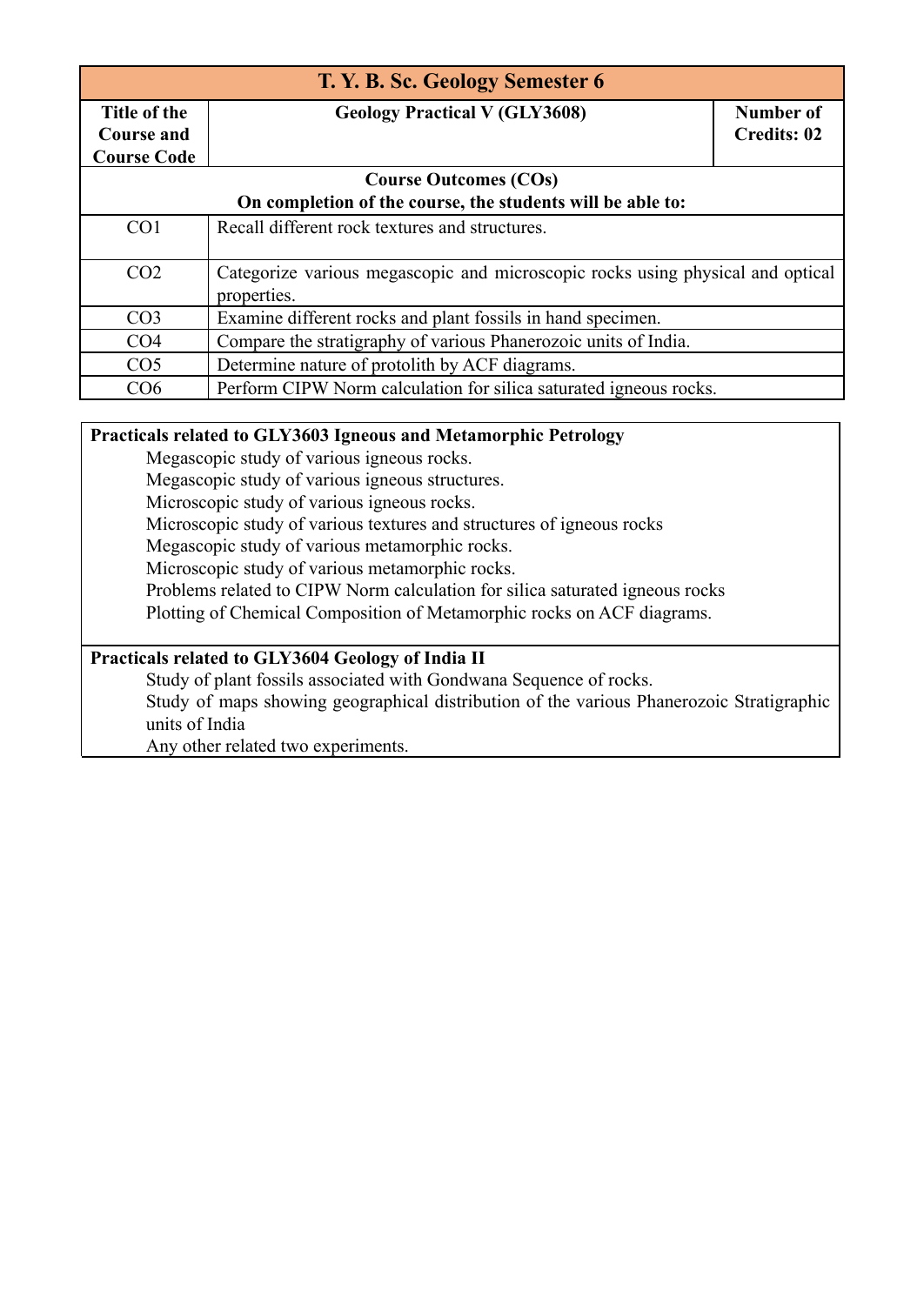| T. Y. B. Sc. Geology Semester 6 |                                                                         |                    |
|---------------------------------|-------------------------------------------------------------------------|--------------------|
| Title of the                    | <b>Geology Practical VI (GLY3609)</b>                                   | Number of          |
| <b>Course and</b>               |                                                                         | <b>Credits: 02</b> |
| <b>Course Code</b>              |                                                                         |                    |
|                                 | <b>Course Outcomes (COs)</b>                                            |                    |
|                                 | On completion of the course, the students will be able to:              |                    |
| CO <sub>1</sub>                 | Identify various subsurface structures from given seismic profiles      |                    |
| CO <sub>2</sub>                 | Infer the occurrence of petroleum deposits from given lithological data |                    |
| CO <sub>3</sub>                 | Classify the rocks on the basis of porosity and permeability of rocks   |                    |
| CO <sub>4</sub>                 | Compare petroliferous basins of India.                                  |                    |
| CO <sub>5</sub>                 | Determine subsurface structure on the basis of geophysical data.        |                    |
| CO6                             | Construct structural contours map, isopach maps and fence diagram       | for                |
|                                 | demarcation of petroliferous horizons                                   |                    |

#### **Practicals Related to GLY3605 Petroleum Geology**

Study of structural contours and isopach maps Construction of structural contours and isopach maps Categorisation of petroliferous basins of India Construction of Fence diagram for demarcation of petroliferous horizon. Analysis related to porosity, permeability and fluid saturation. **Practicals related to GLY3606 Geophysical Prospecting** Numerical problems related to gravity data Numerical problems related to magnetic data Resistivity survey and data analysis - I Resistivity survey and data analysis - II Study of seismic profiles Any other related two experiments.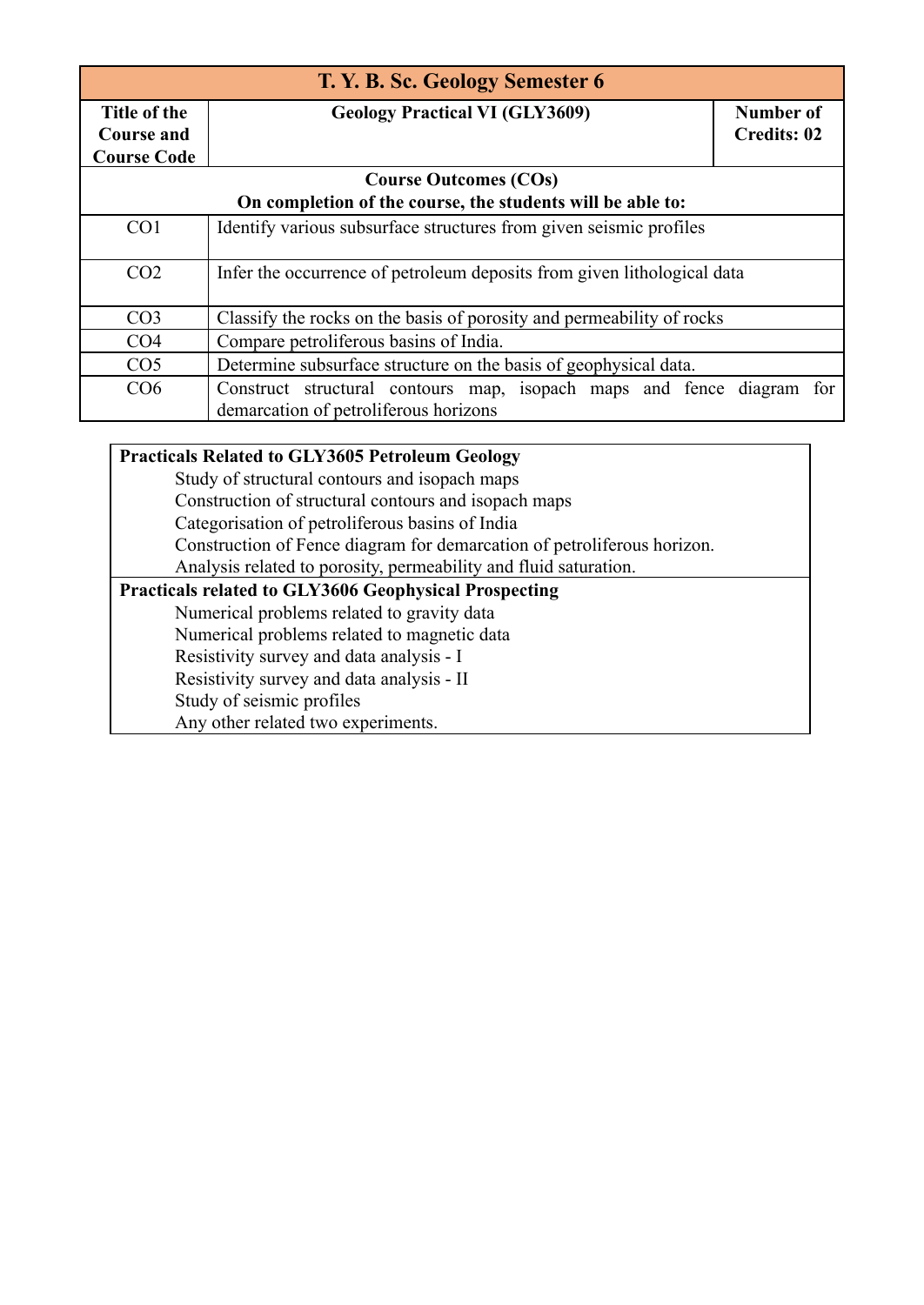| T. Y. B. Sc. Geology Semester 6 |                                                                                                                         |                    |  |
|---------------------------------|-------------------------------------------------------------------------------------------------------------------------|--------------------|--|
| Title of the                    | <b>Groundwater Development And Management (GLY3611)</b>                                                                 | Number of          |  |
| <b>Course and</b>               |                                                                                                                         | <b>Credits: 02</b> |  |
| <b>Course Code</b>              |                                                                                                                         |                    |  |
|                                 | <b>Course Outcomes (COs)</b>                                                                                            |                    |  |
|                                 | On completion of the course, the students will be able to:                                                              |                    |  |
| CO <sub>1</sub>                 | Describe the status of groundwater in India and the world.                                                              |                    |  |
| CO <sub>2</sub>                 | Discuss basic concepts related to groundwater development and management.                                               |                    |  |
| CO <sub>3</sub>                 | Illustrate the concept of managed aquifer recharge, participatory groundwater<br>management and springshed development. |                    |  |
| CO <sub>4</sub>                 | Compare the status of groundwater in various physiographic divisions of India.                                          |                    |  |
| CO <sub>5</sub>                 | Determine appropriate techniques for groundwater development and management.                                            |                    |  |
| CO6                             | Perform hydrogeological surveys and prepare field reports.                                                              |                    |  |

| Unit No.     | <b>Title of Unit and Contents</b>                                                                                                                                                                                                                                                                                                                                                                                                                            | No. of<br><b>Lectures</b> |
|--------------|--------------------------------------------------------------------------------------------------------------------------------------------------------------------------------------------------------------------------------------------------------------------------------------------------------------------------------------------------------------------------------------------------------------------------------------------------------------|---------------------------|
| $\mathbf I$  | Groundwater development - Groundwater provinces of India,<br>Concept of watershed and watershed development measures,<br>Integrated Watershed Management Programme (IWMP), Managed<br>Aquifer Recharge, Types of recharge methods: Water spreading<br>methods, Recharge through Pits & Shafts, Recharge through wells,<br>Rain water harvesting, Groundwater recharge methods in<br>Maharashtra                                                              | 18                        |
| $\mathbf{I}$ | Groundwater management - Concept of groundwater<br>management-integrating aquifers and society, Quantifying<br>groundwater availability, demand and supply, Groundwater<br>balance and budgeting, Typology of aquifers: Scale and diversity,<br>Competition and conflict over groundwater, Institutions and<br>groundwater as common property resource, Participatory<br>Groundwater Management (PGWM) and springshed management,<br>Groundwater legislation | 18                        |

- 1. Todd D. K. (2007) Groundwater Hydrology, Wiley.
- 2. Brassington R. (2017) Field Hydrogeology, Wiley Blackwell.
- 3. Raghunath, H. M. (1987) Groundwater, New Age International.
- 4. Karanth, K. R. (1987) Groundwater Assessment Development and Management, Tata McGraw-Hill Education.
- 5.

[https://www.india.gov.in/integrated-watershed-management-programme-ministry-rural](https://www.india.gov.in/integrated-watershed-management-programme-ministry-rural-development)[development](https://www.india.gov.in/integrated-watershed-management-programme-ministry-rural-development)

- 6. <http://mowr.gov.in> publications
- 7. <http://gsda.maharashtra.gov.in> publications
- 8. [www.acwadam.org](http://www.acwadam.org) publications